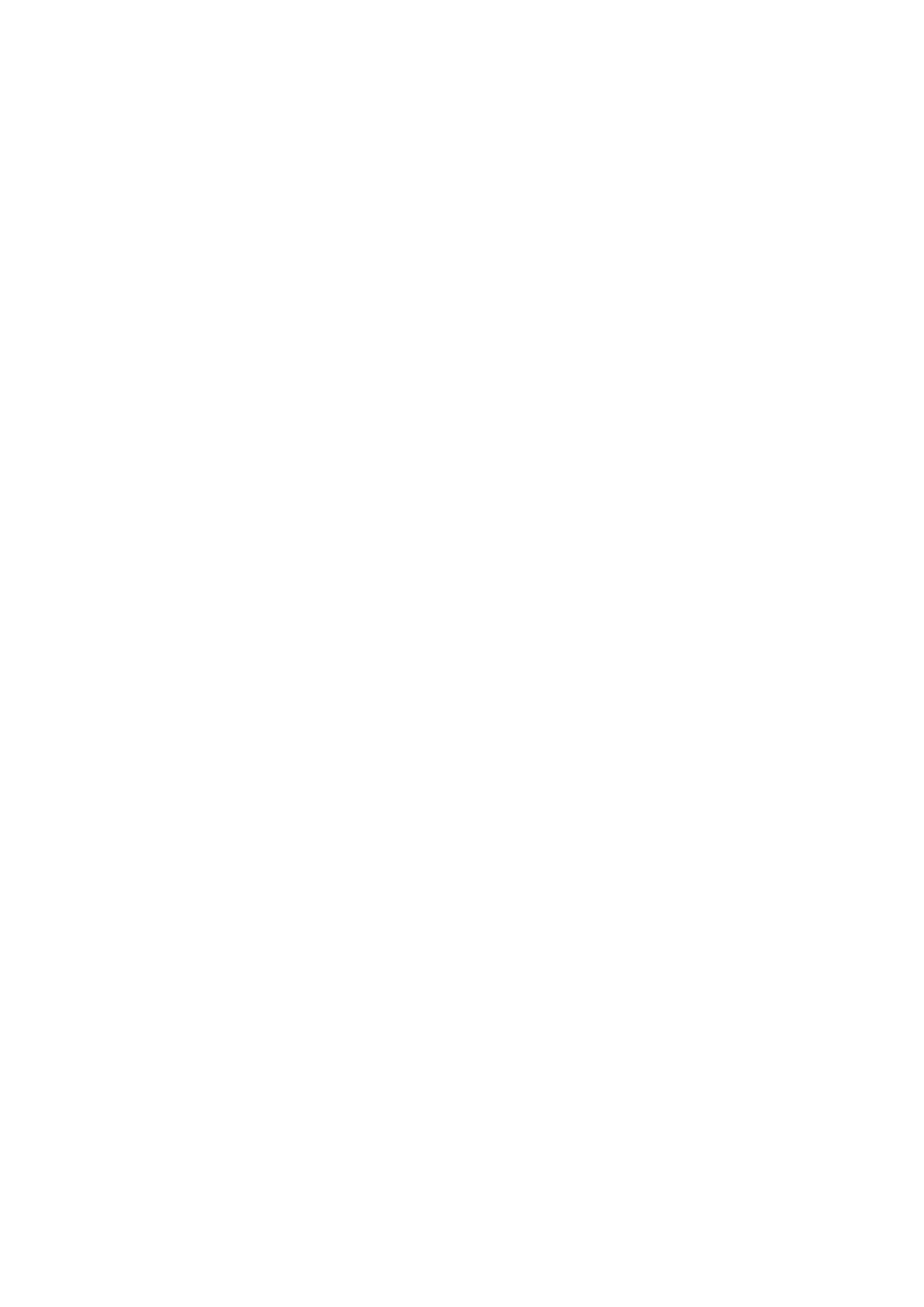# **Electricity Industry Exemption Order 2005**

# **Contents**

| 1.  | Citation                                                | $\mathbf{1}$   |
|-----|---------------------------------------------------------|----------------|
| 2.  | Commencement                                            | 1              |
| 3A. | Terms used                                              | 1              |
| 3B. | Application of order                                    | $\overline{2}$ |
| 3.  | Exemption for generating works under 30 MW              | $\overline{2}$ |
| 4A. | Exemptions for supply to non-residential property       |                |
|     | on which generating works are located                   | 3              |
| 4B. | Exemption for supply to non-residential property        |                |
|     | occupied by supplier                                    | 4              |
| 4.  | Exemptions for on-supply                                | 4              |
| 6.  | Conditions applying to certain exemptions under         |                |
|     | cl. 4: fees and charges                                 | 5              |
| 6A. | Conditions applying to certain exemptions under         |                |
|     | cl. 4: life support equipment                           | 8              |
| 7.  | Exemptions for supply to Aboriginal communities         | 11             |
| 8.  | Exemptions for operations under Pilbara Energy          |                |
|     | Project Agreement                                       | 11             |
| 9.  | Exemption for sale to certain customers under Iron      |                |
|     | Ore Beneficiation (BHP) Agreement                       | 12             |
| 10. | Exemptions for operations under various                 |                |
|     | government agreements                                   | 12             |
| 11. | Conditions applying to exemptions under clause 10       | 13             |
| 12. | Exemptions for operations in DBNGP corridor             | 15             |
| 13. | <b>Exemptions for Electricity Generation and Retail</b> |                |
|     | Corporation                                             | 15             |
| 14. | <b>Exemptions for Fremantle Port Authority</b>          | 16             |
| 15. | Exemptions for supply in Eucla                          | 17             |

As at 26 Mar 2022 Version 00-z0-00 Page i Published on www.legislation.wa.gov.au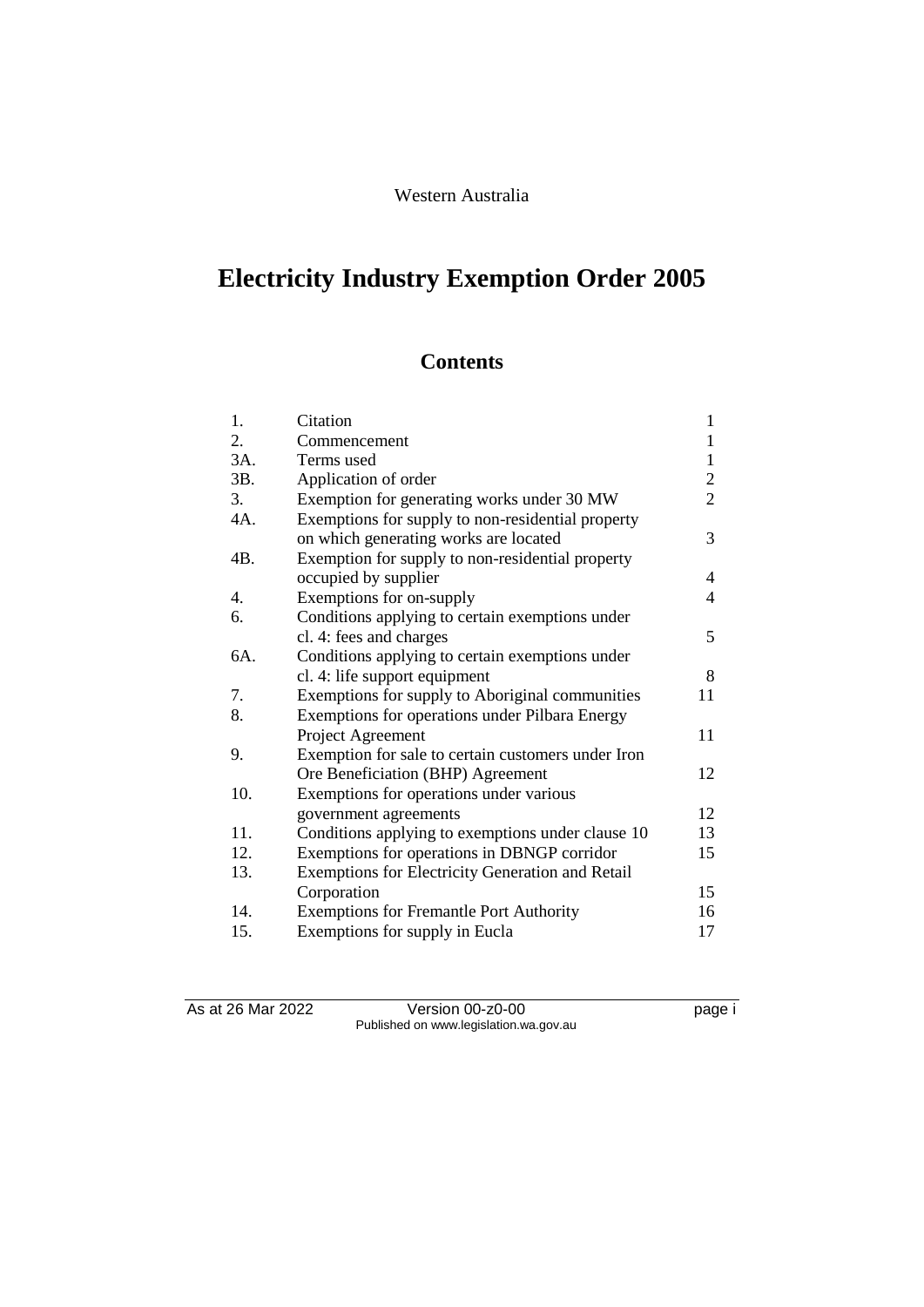| 16. | Exemption for distribution systems of less than 1         |    |  |
|-----|-----------------------------------------------------------|----|--|
|     | km connecting to network other than SWIS                  | 17 |  |
| 17. | Exemptions for holders of generation licence              |    |  |
|     | connecting to SWIS                                        | 17 |  |
| 18. | Exemption for EDL NGD (WA)                                | 18 |  |
| 19. | Exemptions for electric vehicle charging stations         | 18 |  |
| 20. | 19<br>Exemptions for Blair Fox — Karakin Wind Farm        |    |  |
| 21. | Exemptions for EMR Golden Grove and Minjar                |    |  |
|     | Gold — supply to Minjar Gold                              | 19 |  |
| 22. | Exemption for Power Rental Op Co Australia —              |    |  |
|     | <b>South Hedland Power Station</b>                        | 20 |  |
| 23. | Exemption for CSBP - Kwinana manufacturing                |    |  |
|     | facility                                                  | 20 |  |
| 24. | Exemption for Kwinana WTE Project — Kwinana               |    |  |
|     | power station                                             | 21 |  |
| 25. | <b>Exemptions for Eastern Metropolitan Regional</b>       |    |  |
|     | Council: supply to Perth Airport                          | 21 |  |
| 26. | Exemption for certain connections to internet<br>networks | 22 |  |
| 27. | Exemption for Woodside Energy - Mt Wongama                |    |  |
|     | communications facility                                   | 23 |  |
| 28. | Exemption for Pilbara Energy Company — Pilbara            |    |  |
|     | <b>Energy Connection</b>                                  | 23 |  |
| 29. | Exemption for generating works connecting to              |    |  |
|     | Pilbara Energy Connection                                 | 23 |  |
| 30. | Exemption for sale of electricity — Pilbara Energy        |    |  |
|     | Connection                                                | 24 |  |
|     |                                                           |    |  |
|     | <b>Schedule 1 — Depiction of EDL NGD</b>                  |    |  |
|     | (WA) exempt distribution                                  |    |  |
|     | system                                                    |    |  |
|     |                                                           |    |  |
|     | Schedule 2 — Description of                               |    |  |
|     | <b>Kwinana site boundary line</b>                         |    |  |
|     | <b>Notes</b>                                              |    |  |
|     | Compilation table                                         | 27 |  |
|     | <b>Defined terms</b>                                      |    |  |
|     |                                                           |    |  |

page ii Version 00-z0-00 As at 26 Mar 2022 Published on www.legislation.wa.gov.au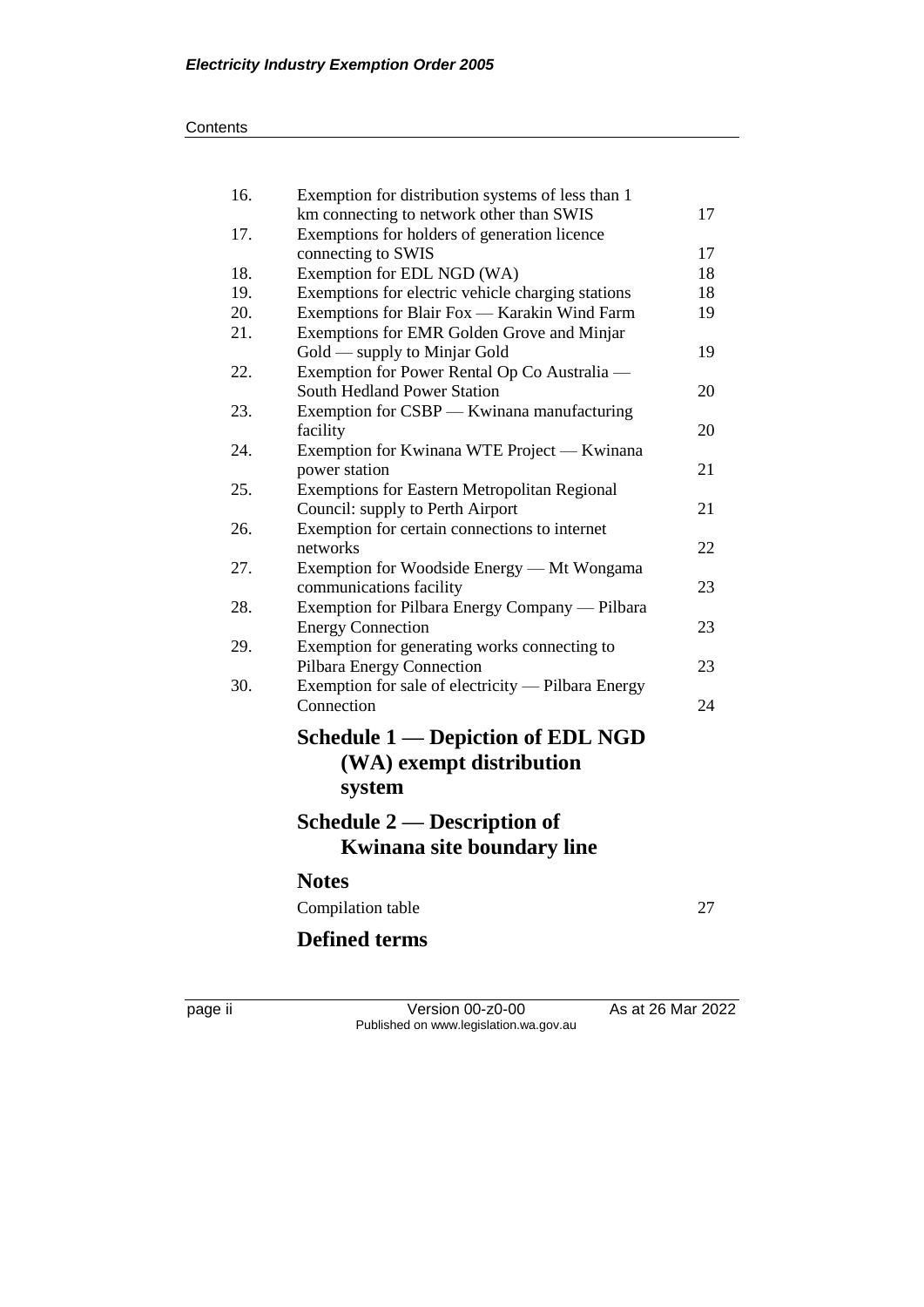Electricity Industry Act 2004

# **Electricity Industry Exemption Order 2005**

#### **1. Citation**

This order is the *Electricity Industry Exemption Order 2005*.

#### **2. Commencement**

This order comes into operation on 1 January 2006.

#### **3A. Terms used**

In this order —

*non-residential property* means a property or any part of a property that is not —

- (a) a residential property; or
- (b) a site as defined in the Caravan Parks and *Camping Grounds Act 1995* section 5(1);

*Pilbara Energy Connection* means the electricity infrastructure used, or to be used, for, or in connection with, or to control, the transportation of electricity between each of the following, through the Lambda Terminal located on mining tenement  $L45/474 -$ 

- (a) the Chichester Hub located on mining tenement L45/456;
- (b) the Iron Bridge located on mining tenement L45/467;
- (c) the Solomon Hub located on mining tenement L47/859;

*property* means a parcel of land and includes —

- (a) a part of a parcel of land; and
- (b) 2 or more parcels of land with common boundaries that are constituted, owned or occupied as 1 property;

As at 26 Mar 2022 Version 00-z0-00 Page 1 Published on www.legislation.wa.gov.au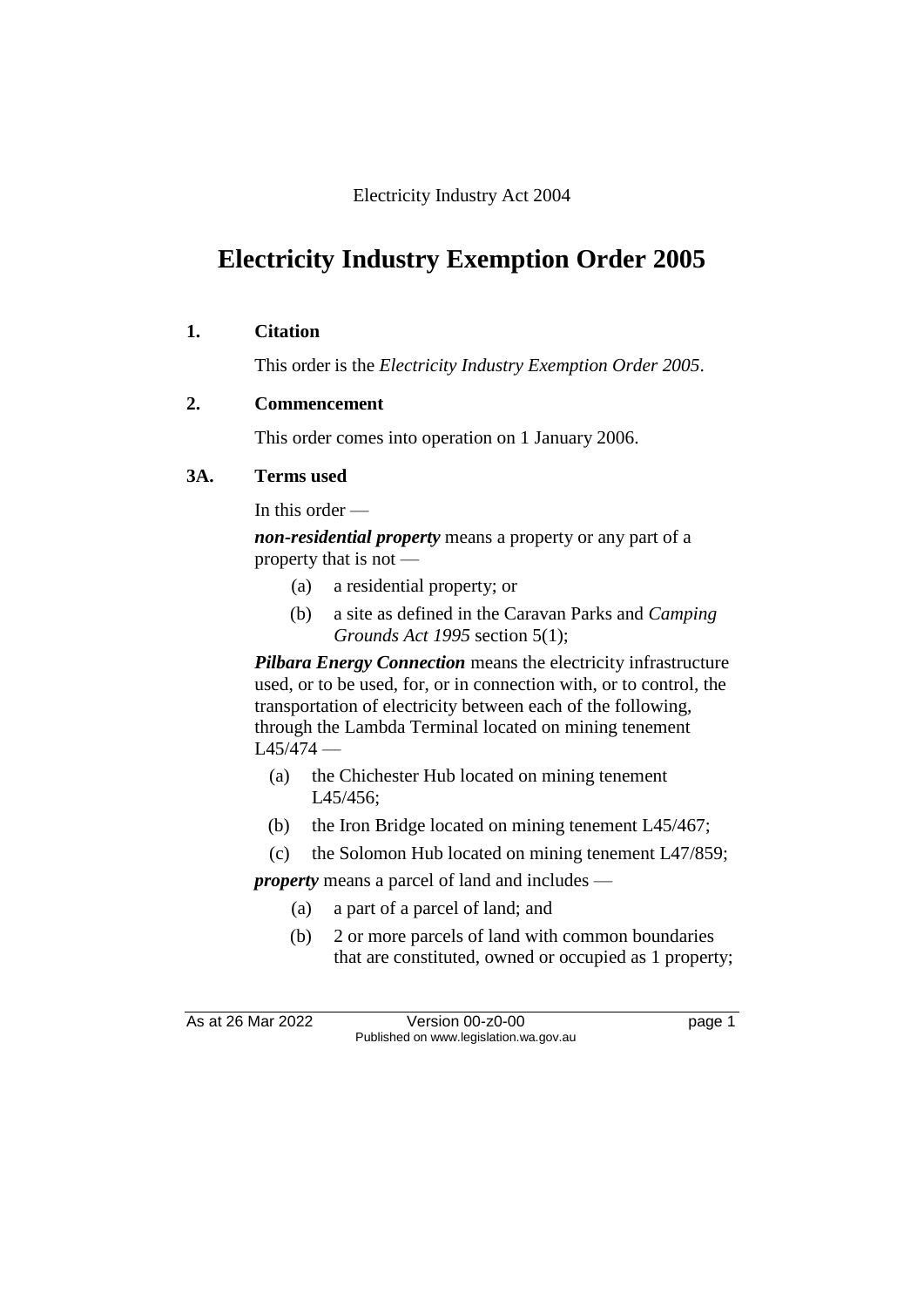*residential property* means a property or any part of a property used, or intended to be used, as a person's principal place of residence but does not include a site as defined in the *Caravan Parks and Camping Grounds Act 1995* section 5(1);

*SWIS* means the South West interconnected system.

*[Clause 3A inserted: Gazette 9 Oct 2009 p. 3992; amended: Gazette 29 Jun 2012 p. 2933; 23 Dec 2016 p. 5894-5; SL 2020/180 cl. 4.]*

#### **3B. Application of order**

This order does not apply to a person in relation to the supply of electricity to a customer under a solar power purchase agreement as defined in the *Electricity Industry (Solar Power Purchase Agreements) Exemption Order 2016* clause 3.

*[Clause 3B inserted: Gazette 23 Dec 2016 p. 5895.]*

#### **3. Exemption for generating works under 30 MW**

 $(1)$  In this clause —

*connection point* means a point at which the generating works are connected to a transmission system or a distribution system;

*generation capacity*, in relation to generating works under construction, means the total generation capacity in megawatts that the generating works will have after construction is completed.

- (2) A person is exempt from the *Electricity Industry Act 2004* section 7(1) if the generation capacity of the generating works concerned is less than 30 MW at each connection point.
- (3) The exemption provided for in subclause (2) is subject to the condition that, if the generating works are connected to a transmission system or distribution system of an electricity corporation that forms part of the SWIS, the metering of the supply of electricity from those works must be undertaken in accordance with the procedures and arrangements set out in the *Electricity Industry (Metering) Code 2012*.

page 2 **Version 00-z0-00** As at 26 Mar 2022 Published on www.legislation.wa.gov.au

#### **cl. 3B**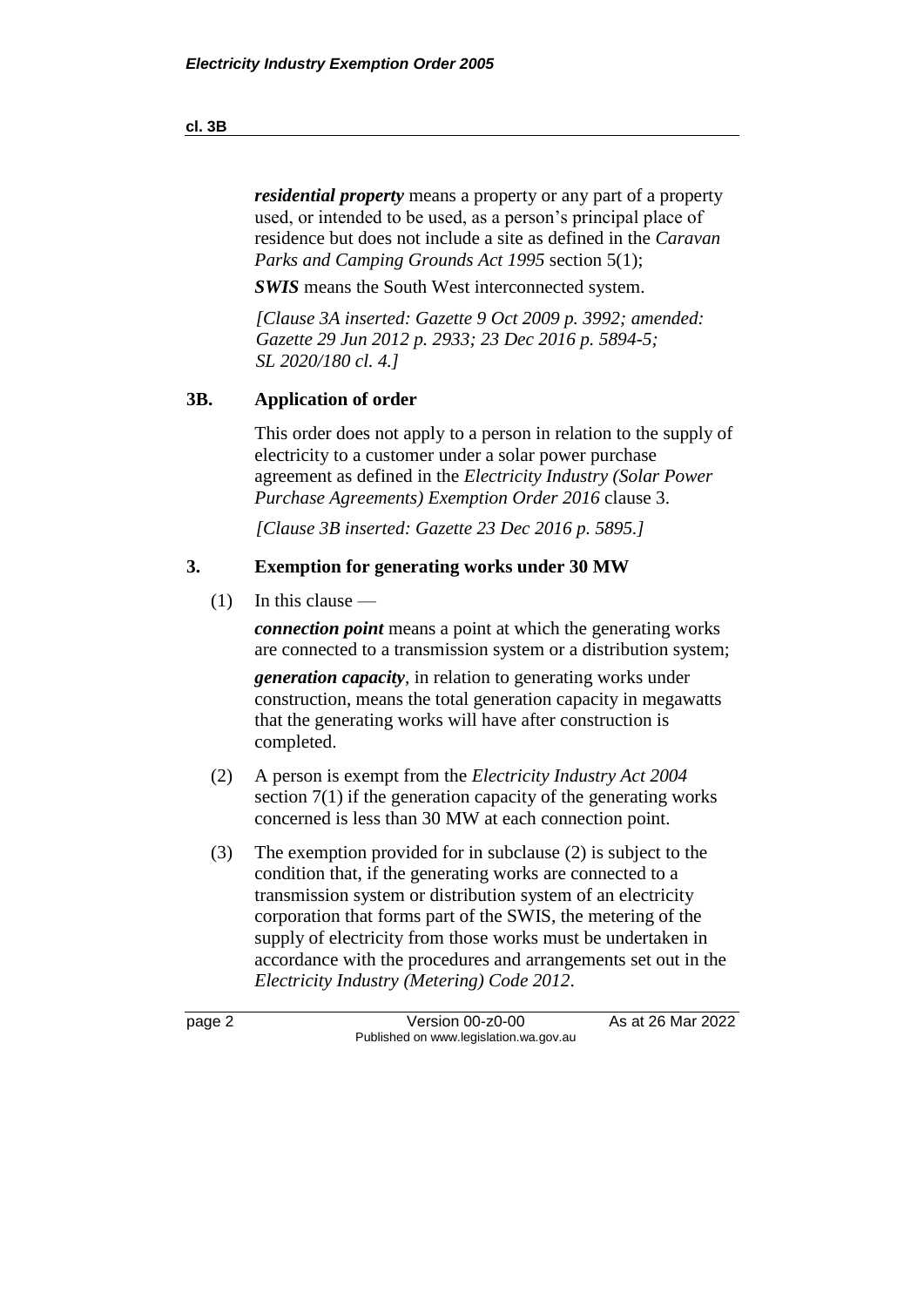*[Clause 3 amended: Gazette 9 Oct 2009 p. 3992; 29 Jun 2012 p. 2934; 25 Sep 2018 p. 3557.]*

#### **4A. Exemptions for supply to non-residential property on which generating works are located**

- (1A) A person is exempt from the *Electricity Industry Act 2004*  section  $7(1)$  if the generating works concerned —
	- (a) are located or to be located on a non-residential property; and
	- (b) are used or to be used solely for the generation of electricity for consumption by another person on the property.
	- (1) A person (the *supplier*) is exempt from the *Electricity Industry Act 2004* section 7(3) if the distribution system concerned —
		- (a) is connected or to be connected to generating works operated by the supplier; and
		- (aa) is located or to be located on a non-residential property; and
		- (b) is used or to be used solely for the transportation of electricity for consumption by another person on the non-residential property on which the generating works are located.
	- (2) A person (the *supplier*) is exempt from the *Electricity Industry Act 2004* section 7(4) if —
		- (a) the electricity is generated using generating works operated by the supplier; and
		- *[(b) deleted]*
			- (c) the electricity is sold for consumption on a non-residential property on which the generating works are located.

*[Clause 4A inserted: Gazette 29 Jun 2012 p. 2934; amended: Gazette 14 Dec 2012 p. 6199; 23 Dec 2016 p. 5895-6.]*

As at 26 Mar 2022 Version 00-z0-00 Page 3 Published on www.legislation.wa.gov.au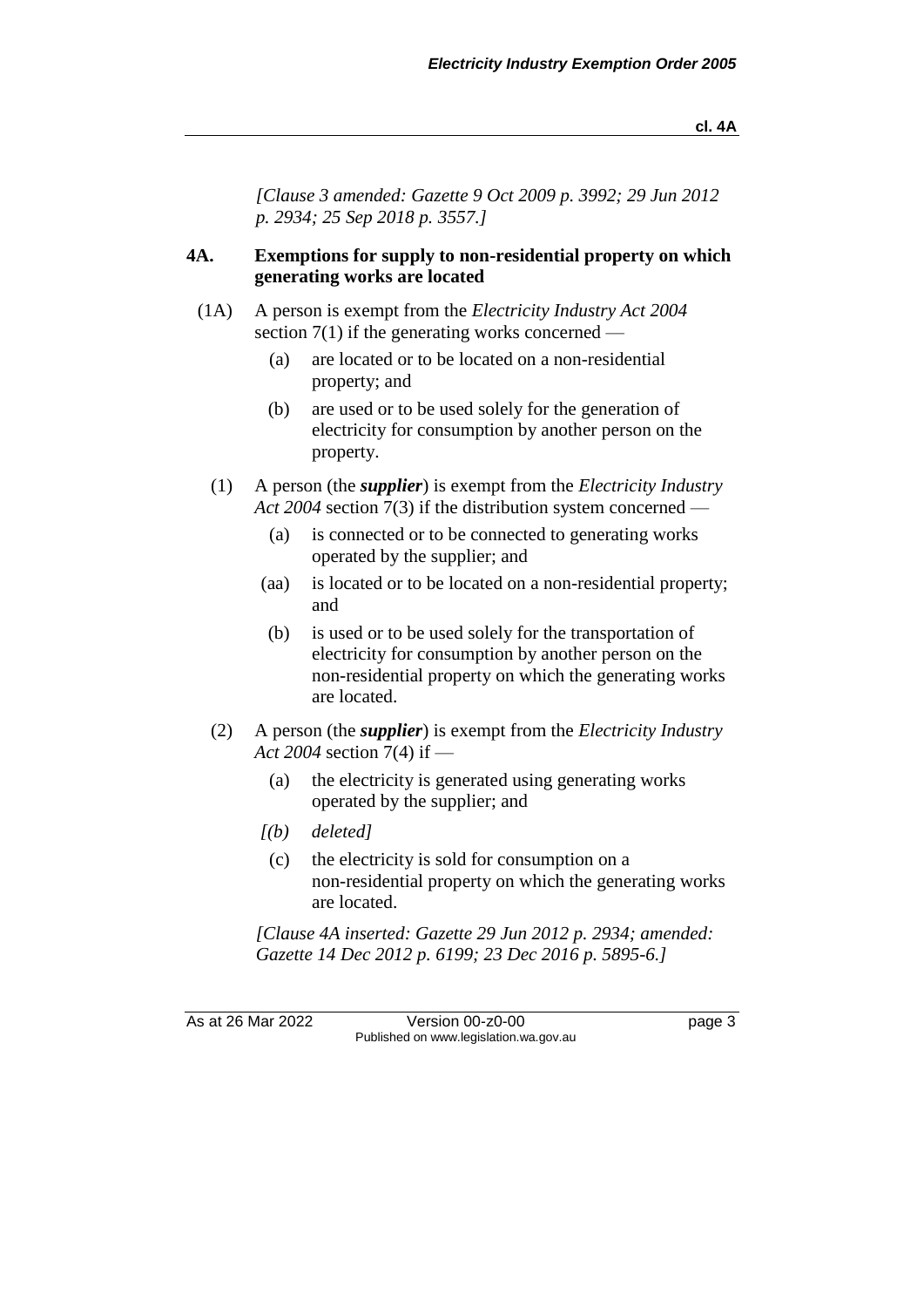#### **4B. Exemption for supply to non-residential property occupied by supplier**

A person (the *supplier*) is exempt from the *Electricity Industry Act 2004* section 7(4) if the electricity —

- (a) is generated using generating works operated by the supplier; and
- (b) is supplied to a non-residential property part of which is occupied by the supplier; and
- (c) is sold by the supplier for consumption by another person on the non-residential property.

*[Clause 4B inserted: Gazette 26 Jun 2015 p. 2253; amended: Gazette 23 Dec 2016 p. 5896.]*

#### **4. Exemptions for on-supply**

- (1) A person is exempt from the *Electricity Industry Act 2004* section  $7(2)$  if the transmission system concerned —
	- (a) is located or to be located on a non-residential property; and
	- (b) is used or to be used solely for the transportation of electricity for consumption on the property.
- (2) A person is exempt from the *Electricity Industry Act 2004* section  $7(3)$  if the distribution system concerned —
	- (a) is located or to be located on a property; and
	- (b) is used or to be used solely for the transportation of electricity for consumption on the property.
- (3) A person who is exempt under subclause (1) is exempt from the *Electricity Industry Act 2004* section 7(4), in relation to the sale of electricity transported by the transmission system, if the electricity is sold for consumption on the property.
- (4) A person who is exempt under subclause (2) is exempt from the *Electricity Industry Act 2004* section 7(4), in relation to the sale

page 4 Version 00-z0-00 As at 26 Mar 2022 Published on www.legislation.wa.gov.au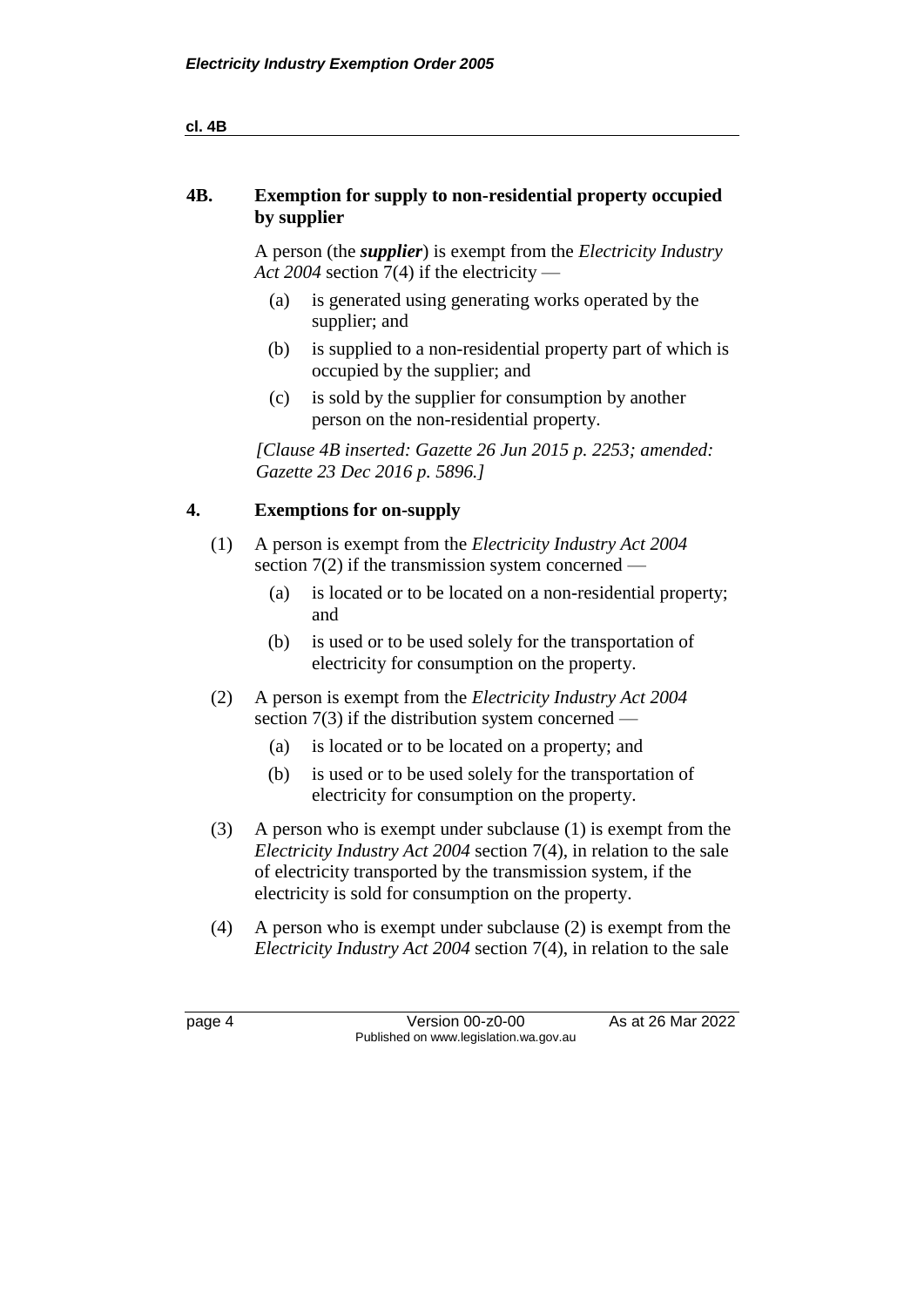**cl. 6**

of electricity transported by the distribution system, if the electricity is sold for consumption on the property.

- (5) The exemptions provided for in this clause
	- (a) are subject to the conditions set out in clauses 6 and 6A; and
	- (b) do not apply to the Rottnest Island Authority established under the *Rottnest Island Authority Act 1987*.

*[Clause 4 inserted: Gazette 23 Dec 2016 p. 5896-7; amended: Gazette 25 Sep 2018 p. 3557.]*

*[5. Deleted: Gazette 23 Dec 2016 p. 5897.]*

#### **6. Conditions applying to certain exemptions under cl. 4: fees and charges**

 $(1)$  In this clause —

*electricity reticulation system* means any apparatus, plant or equipment that is used for, or in connection with, the transportation of electricity to a property;

*exempt supplier*, in relation to a property, means a person who is exempt from the *Electricity Industry Act 2004* section  $7(2)$ , (3) or (4) under clause 4 in relation to the property; *occupier*, of a property, means a person in lawful occupation of the property.

- (2) For the purposes of this clause, electricity services are services for, or in connection with, the supply of electricity.
- (3) Without limiting subclause (2), electricity services include
	- (a) the provision and maintenance of an electricity reticulation system; and
	- (b) the connection of a property to an electricity reticulation system; and
	- (c) the provision, maintenance and reading of a meter to measure and record the quantity of electricity supplied to a property; and

As at 26 Mar 2022 Version 00-z0-00 Page 5 Published on www.legislation.wa.gov.au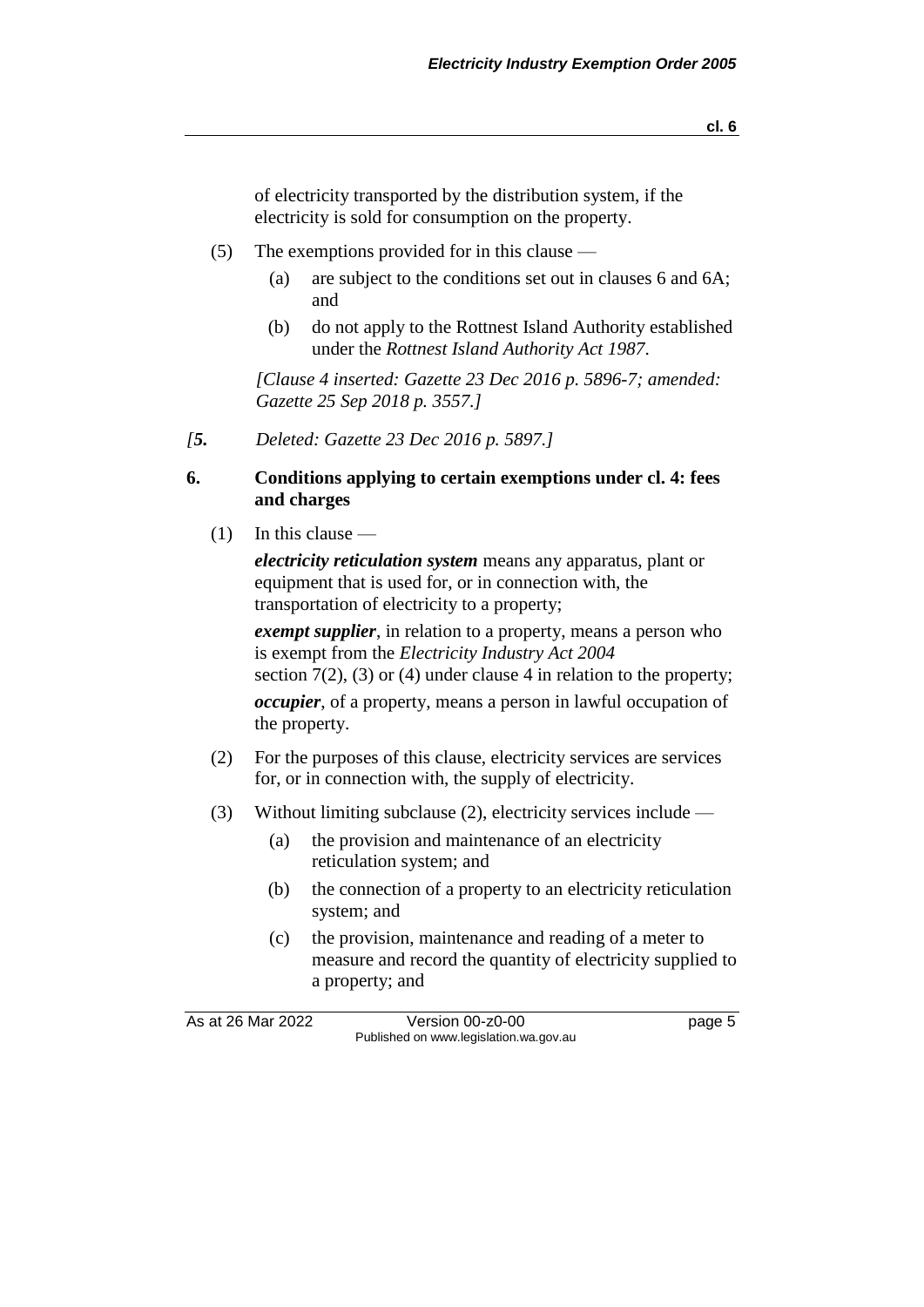| (d) | the preparation and issue of accounts in relation to the |  |  |  |  |
|-----|----------------------------------------------------------|--|--|--|--|
|     | supply of electricity to a property; and                 |  |  |  |  |

- (e) anything incidental to or associated with a matter referred to in paragraph  $(a)$ ,  $(b)$ ,  $(c)$  or  $(d)$ .
- (4) If electricity supplied to a residential property by an exempt supplier is supplied to the exempt supplier by the Electricity Generation and Retail Corporation, any charge imposed by the exempt supplier for the electricity must not exceed the charge for metered consumption —
	- (a) to be paid under the *Energy Operators (Electricity Generation and Retail Corporation) (Charges) By-laws 2006* by consumers for electricity supplied for residential use only; and
	- (b) applying to electricity supplied by the Electricity Generation and Retail Corporation on the day of the supply.
- (5A) If electricity supplied to a residential property by an exempt supplier is supplied to the exempt supplier by the Regional Power Corporation, any charge imposed by the exempt supplier for that electricity must not exceed the charge for metered consumption —
	- (a) to be paid under the *Energy Operators (Regional Power Corporation) (Charges) By-laws 2006* by consumers for electricity supplied for residential use only; and
	- (b) applying to electricity supplied by the Regional Power Corporation on the day of the supply.
	- (5) If electricity supplied to a residential property by an exempt supplier is generated using generating works that are owned or operated by the exempt supplier, any charge imposed by the exempt supplier for that electricity must not exceed the amount necessary for the exempt supplier to recover the costs of generation.

page 6 Version 00-z0-00 As at 26 Mar 2022 Published on www.legislation.wa.gov.au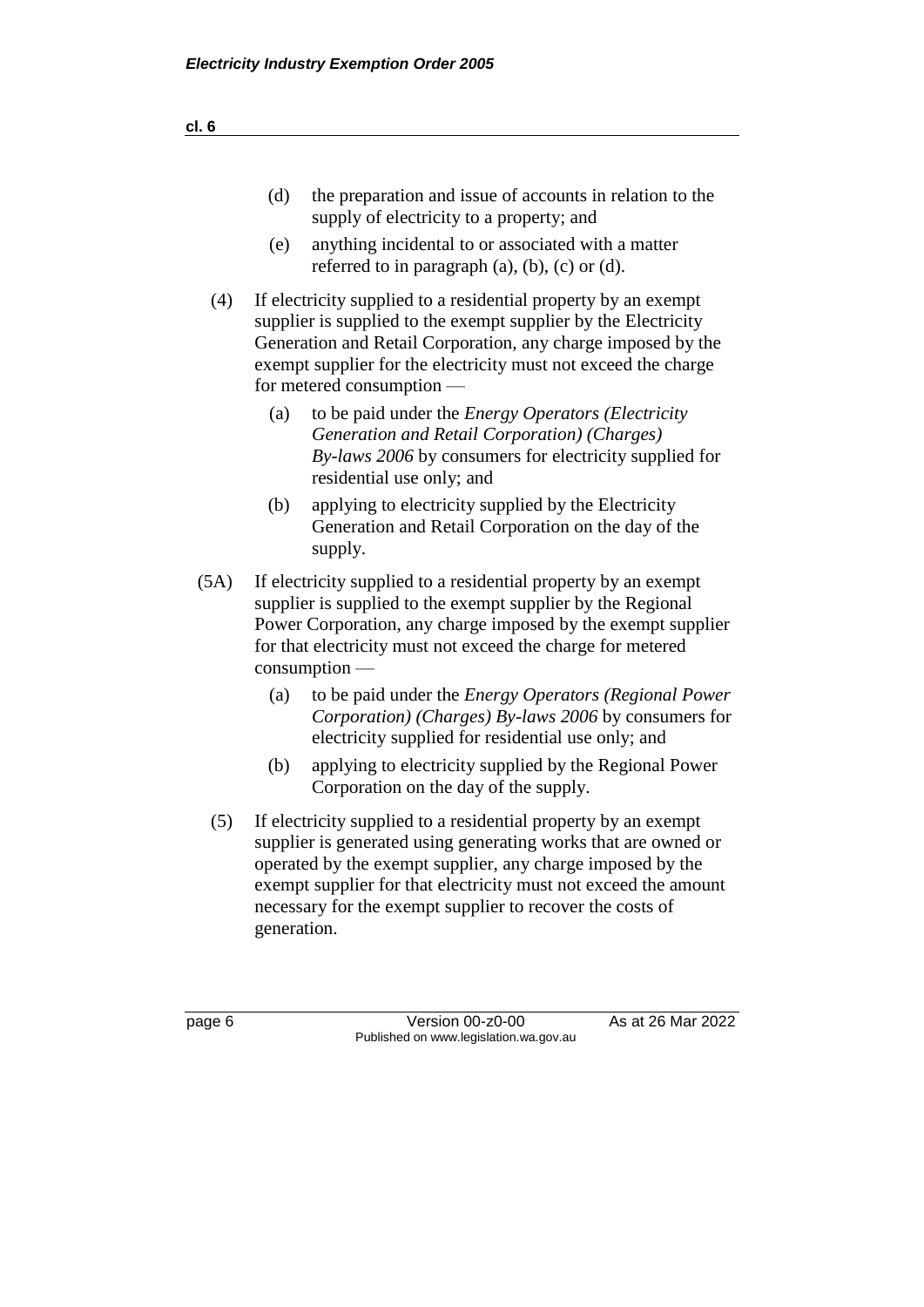- (6) Any fees or charges imposed by an exempt supplier for the provision of electricity services in relation to a residential property must not, in total —
	- (a) in a licence area in which the Electricity Generation and Retail Corporation sells electricity to customers, exceed the fixed charge —
		- (i) to be paid under the *Energy Operators (Electricity Generation and Retail Corporation) (Charges) By-laws 2006* by consumers for electricity supplied for residential use only; and
		- (ii) applying to electricity supplied by the Electricity Generation and Retail Corporation on the day of the supply;

or

- (b) in a licence area in which the Regional Power Corporation sells electricity to customers, exceed the fixed charge —
	- (i) to be paid under the *Energy Operators (Regional Power Corporation) (Charges) By-laws 2006* by consumers for electricity supplied for residential use only; and
	- (ii) applying to electricity supplied by the Electricity Generation and Retail Corporation on the day of the supply.
- (7A) Subclause (6) applies even if the electricity is generated using generating works that are owned or operated by the exempt supplier.
	- (7) If an exempt supplier supplies electricity to a property, the exempt supplier must make available to an occupier of the property information that clearly sets out —
		- (a) the quantity of electricity supplied to the occupier; and
		- (b) the fees and charges payable by the occupier
			- (i) for electricity supplied; and

As at 26 Mar 2022 Version 00-z0-00 Version 00-z0-00 Published on www.legislation.wa.gov.au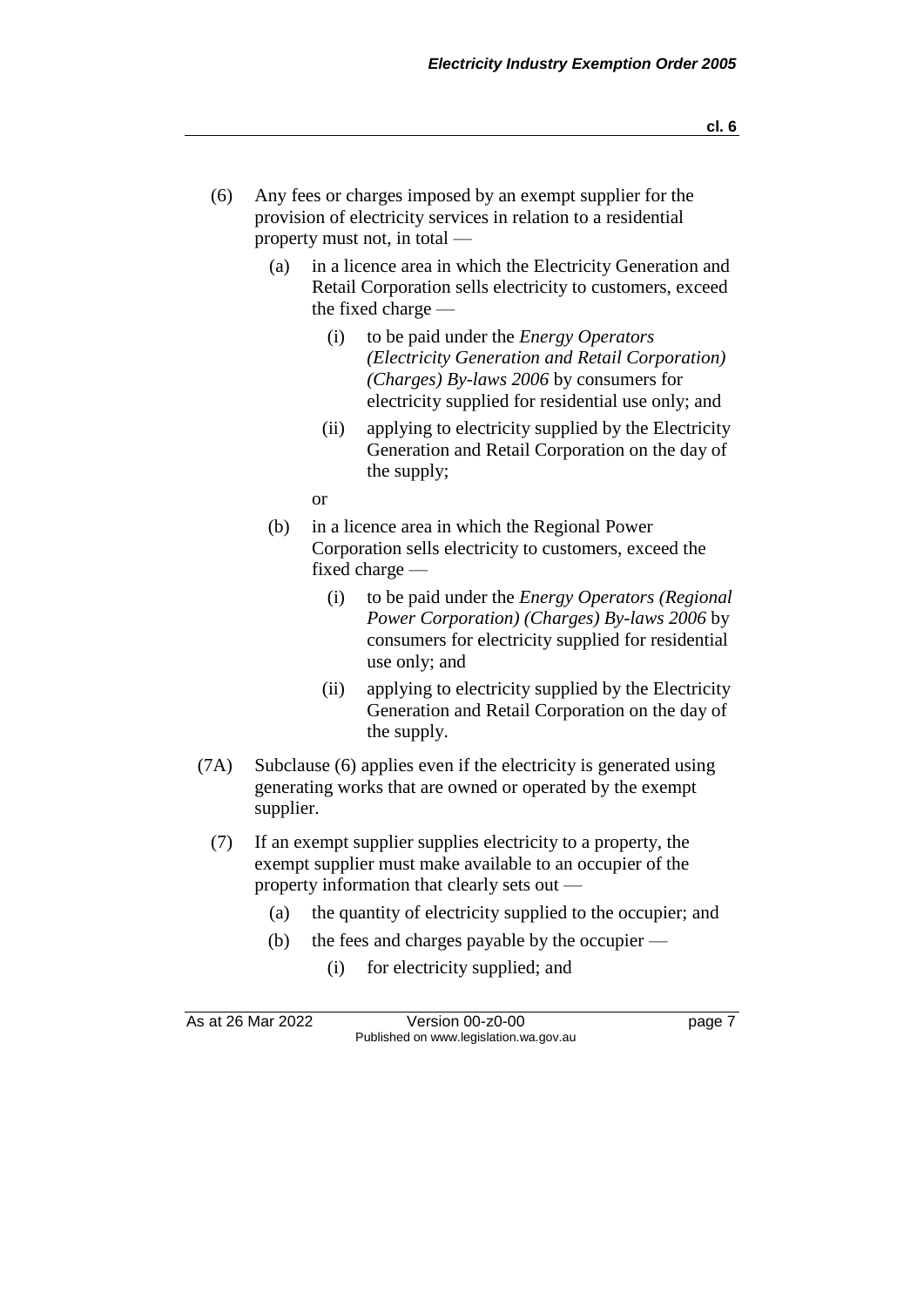**cl. 6A**

- (ii) for the provision of electricity services in relation to the property.
- (8) Information referred to in subclause (7) must be made available in a manner that is easily accessible.
- (9) If information referred to in subclause (7) is not included in an account issued to an occupier of the property, the exempt supplier must inform the occupier of how to gain access to the information.

*[Clause 6 amended: Gazette 8 May 2009 p. 1498-9; 27 Dec 2013 p. 6475; 23 Dec 2016 p. 5897-9.]*

#### **6A. Conditions applying to certain exemptions under cl. 4: life support equipment**

 $(1)$  In this clause —

*appropriately qualified medical practitioner* has the meaning given in the *Code of Conduct for the Supply of Electricity to Small Use Customers 2016* clause 1.5;

*commencement day* means the day on which the *Electricity Industry Exemption Amendment Order 2018* clause 6 comes into operation;

*contact details*, of a person, means the person's telephone number and email address, as nominated by the person;

*exempt supplier* means a person who is exempt from the *Electricity Industry Act 2004* section 7(3) and (4) under clause  $4(2)$  and  $(4)$ ;

*life support equipment* means equipment of a type specified for the purposes of the Life Support Equipment Electricity Subsidy Scheme, as administered by the Department of Finance immediately before commencement day;

*registered property*, in relation to an exempt supplier, means a property included in the register kept by the exempt supplier in accordance with this clause;

page 8 Version 00-z0-00 As at 26 Mar 2022 Published on www.legislation.wa.gov.au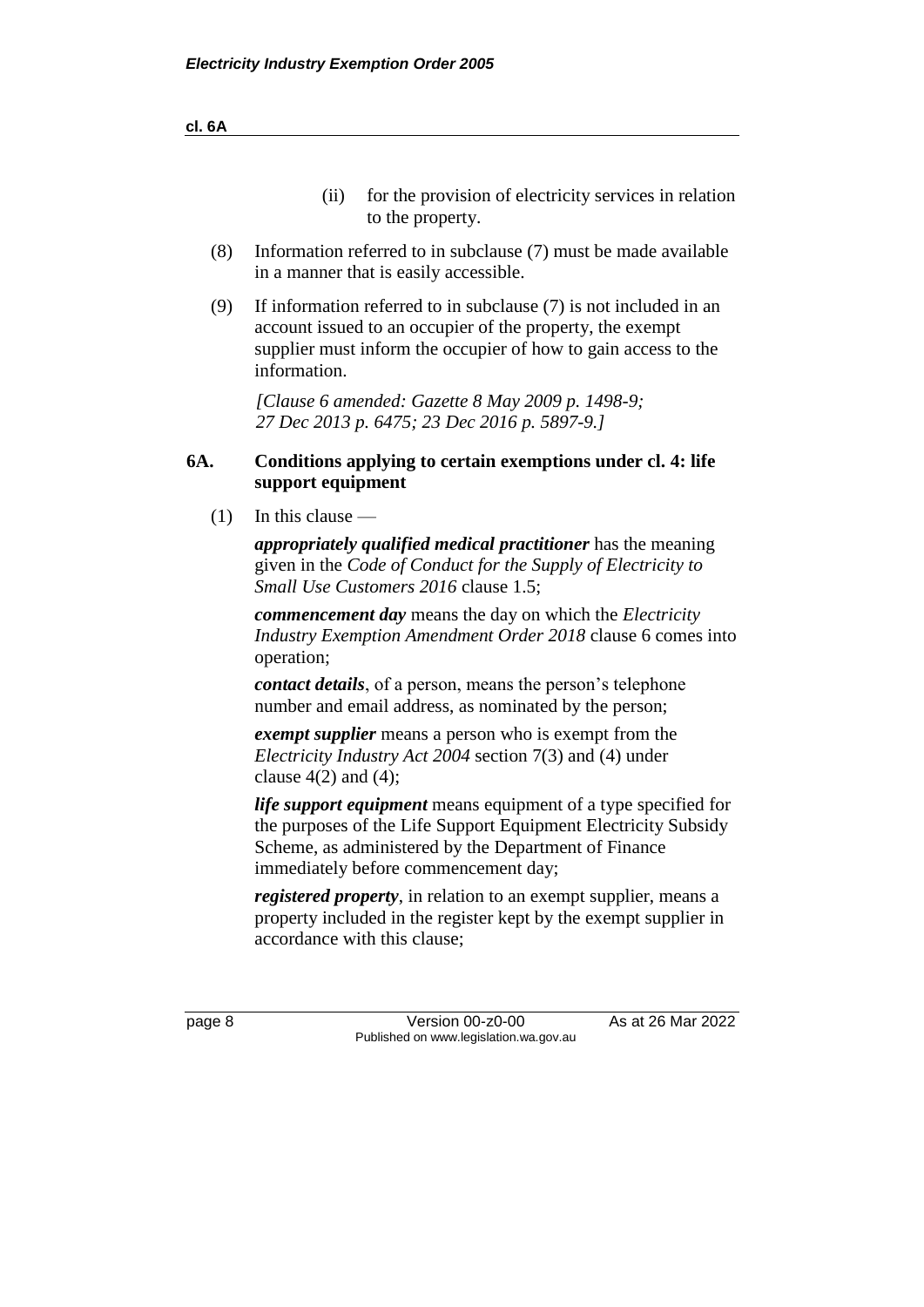*retailer* means a person who holds —

- (a) a retail licence; or
- (b) an integrated regional licence that authorises the licensee to sell electricity;

*supply address*, in relation to an exempt supplier, means the property in relation to which the person is exempt under clause  $4(2)$  and  $(4)$ .

- (2) An exempt supplier must, in accordance with this clause, keep a register of properties at the supply address at which a person who requires life support equipment resides.
- (3) If an exempt supplier is given written confirmation, by an appropriately qualified medical practitioner, that a person residing at a property at the supply address requires life support equipment, the exempt supplier must —
	- (a) include the property in the register by including its address, and the contact details of the occupier of the property, in the register; and
	- (b) keep a copy of the confirmation; and
	- (c) within 48 hours of being given the confirmation
		- (i) notify the retailer (if any) who supplies electricity for the supply address, that a person residing at the supply address requires life support equipment; and
		- (ii) give a copy of the confirmation to the retailer.
- (4) If an exempt supplier is informed that there is no person or will, after a specified date, be no person residing at a registered property at the supply address who requires life support equipment, the exempt supplier —
	- (a) must, within 48 hours of being informed, pass on that information to the retailer (if any) who supplies electricity for the supply address; and
	- (b) may remove the property from the register accordingly.

As at 26 Mar 2022 Version 00-z0-00 Page 9 Published on www.legislation.wa.gov.au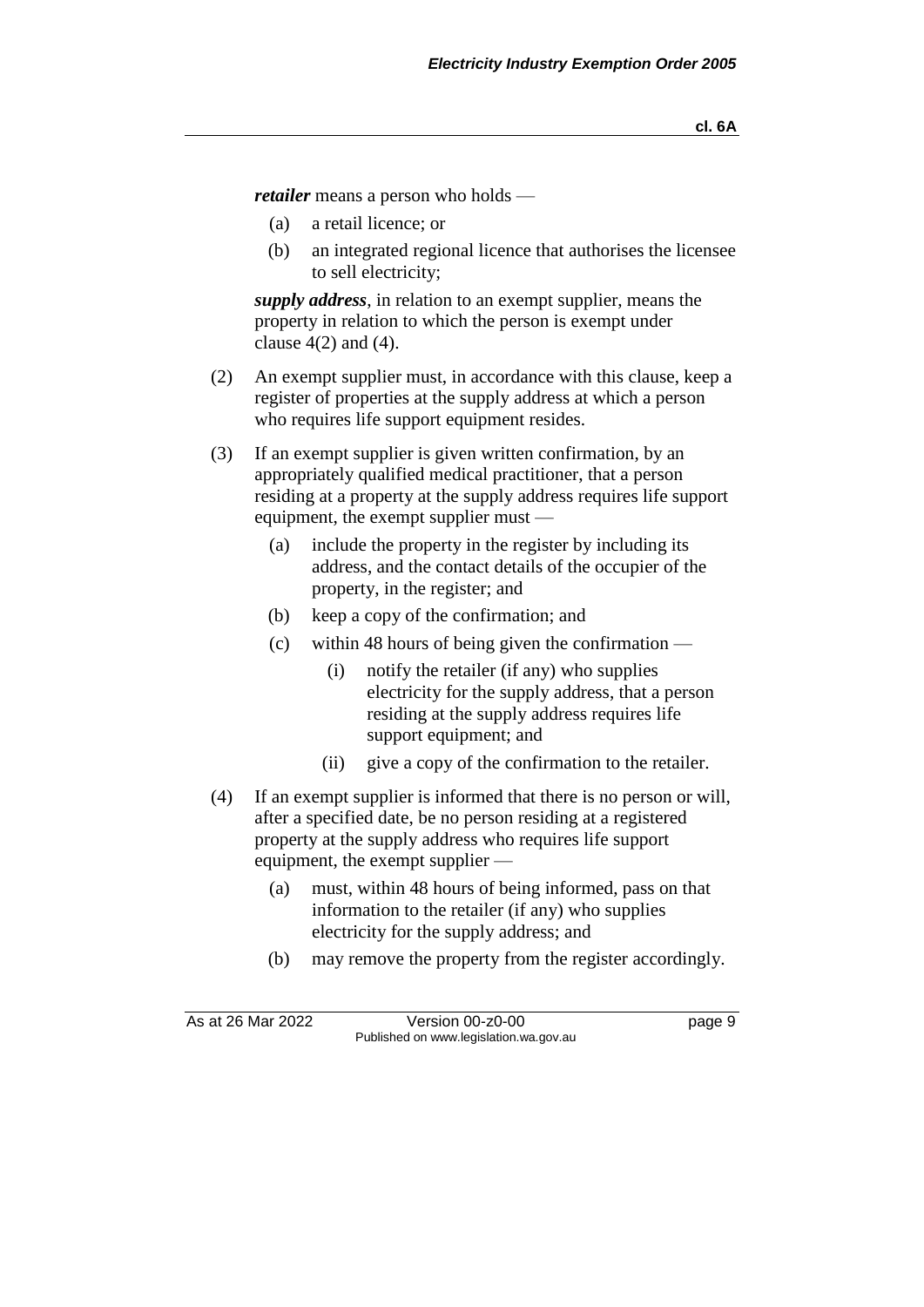| (5) | The exempt supplier, in relation to a registered property at the |  |
|-----|------------------------------------------------------------------|--|
|     | supply address $-$                                               |  |

- (a) must not interrupt the supply of electricity to the registered property unless —
	- (i) 48 hours' notice has been given to the occupier of the property; or
	- (ii) an occupier of the property consents to the interruption;

and

- (b) must not disconnect the registered property for a failure to pay a fee or charge in relation to the supply of electricity to the property; and
- (c) must pass on to the occupier of the registered property any notice given to the exempt supplier of an interruption to the supply of electricity to the supply address, within 48 hours of receiving the notice; and
- (d) must pass on to the occupier of the registered property a request (if relevant) by a retailer for written confirmation by an appropriately qualified medical practitioner that a person residing at the supply address requires or continues to require life support equipment.
- (6) If a person becomes an exempt supplier in relation to a supply address by replacing a previous exempt supplier, the person must, within 48 hours of becoming an exempt supplier in relation to the supply address —
	- (a) notify the occupier of each property at the supply address that they have become an exempt supplier in relation to the supply address; and
	- (b) request the occupier to inform them whether or not any person who resides at the property requires life support equipment.

*[Clause 6A inserted: Gazette 25 Sep 2018 p. 3557-9.]*

page 10 Version 00-z0-00 As at 26 Mar 2022 Published on www.legislation.wa.gov.au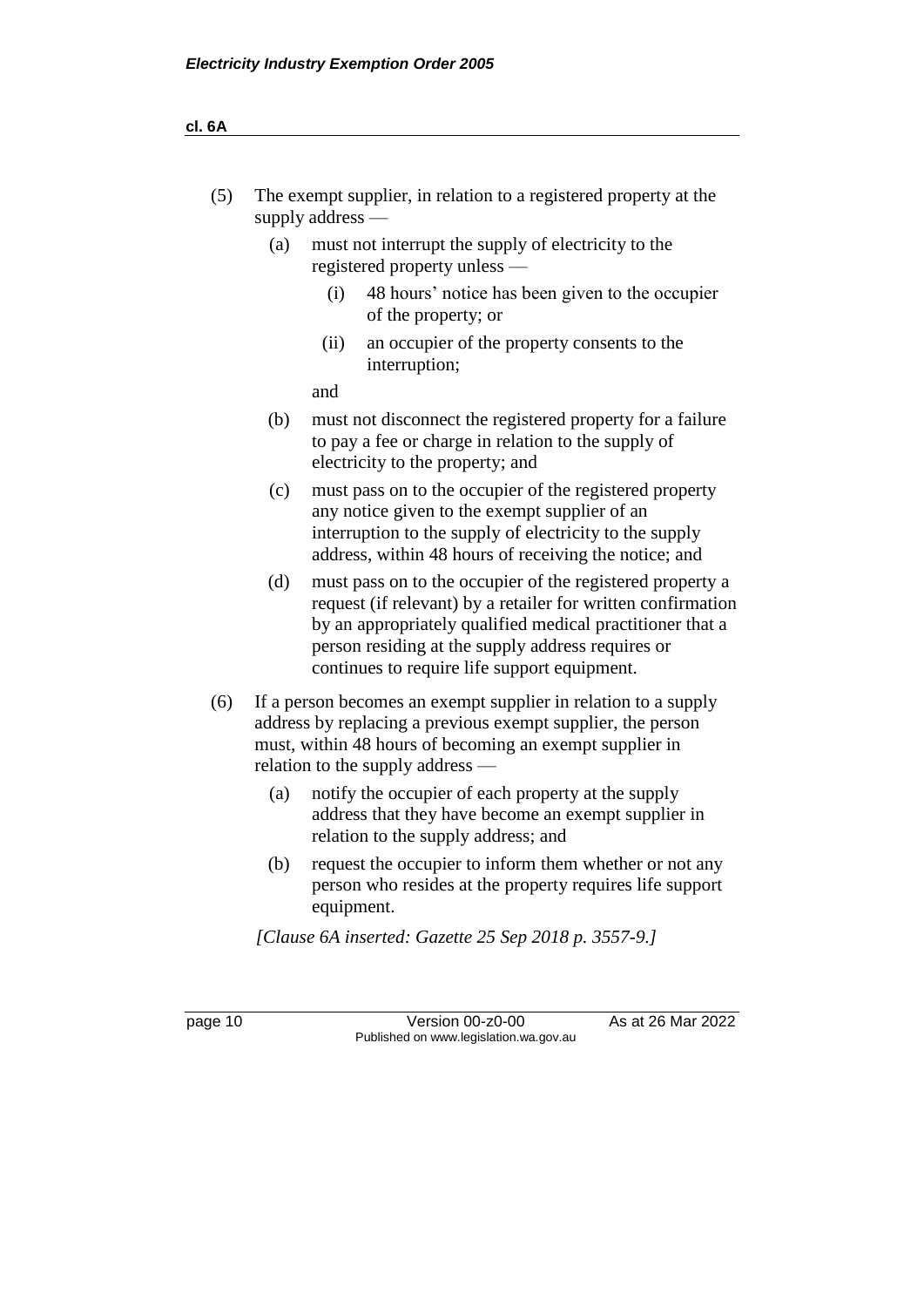#### **7. Exemptions for supply to Aboriginal communities**

(1) In this clause —

*Aboriginal community* has the meaning given to that term in the *Aboriginal Communities Act 1979* section 3;

*Aboriginal community premises* means any premises that are —

- (a) owned, occupied or leased by an Aboriginal community or members of an Aboriginal community; or
- (b) used solely or principally for the purposes of an Aboriginal community.
- (2) A person is exempt from the *Electricity Industry Act 2004* section 7(3) if the distribution system concerned is used or to be used solely for the transportation of electricity for consumption on Aboriginal community premises.
- (3) A person is exempt from the *Electricity Industry Act 2004* section 7(4) if the electricity is sold for consumption on Aboriginal community premises.
- (4) The exemptions provided for in this clause do not apply to the Electricity Networks Corporation, the Electricity Generation and Retail Corporation or the Regional Power Corporation.

*[Clause 7 amended: Gazette 31 Mar 2006 p. 1158; 27 Dec 2013 p. 6475.]*

#### **8. Exemptions for operations under Pilbara Energy Project Agreement**

(1) In this clause —

*PEP Agreement* has the meaning given to "the Agreement" in the *Pilbara Energy Project Agreement Act 1994* section 3.

(2) A person is exempt from the *Electricity Industry Act 2004* section 7(1) if the generating works concerned are constructed or operated pursuant to the PEP Agreement.

As at 26 Mar 2022 Version 00-z0-00 page 11 Published on www.legislation.wa.gov.au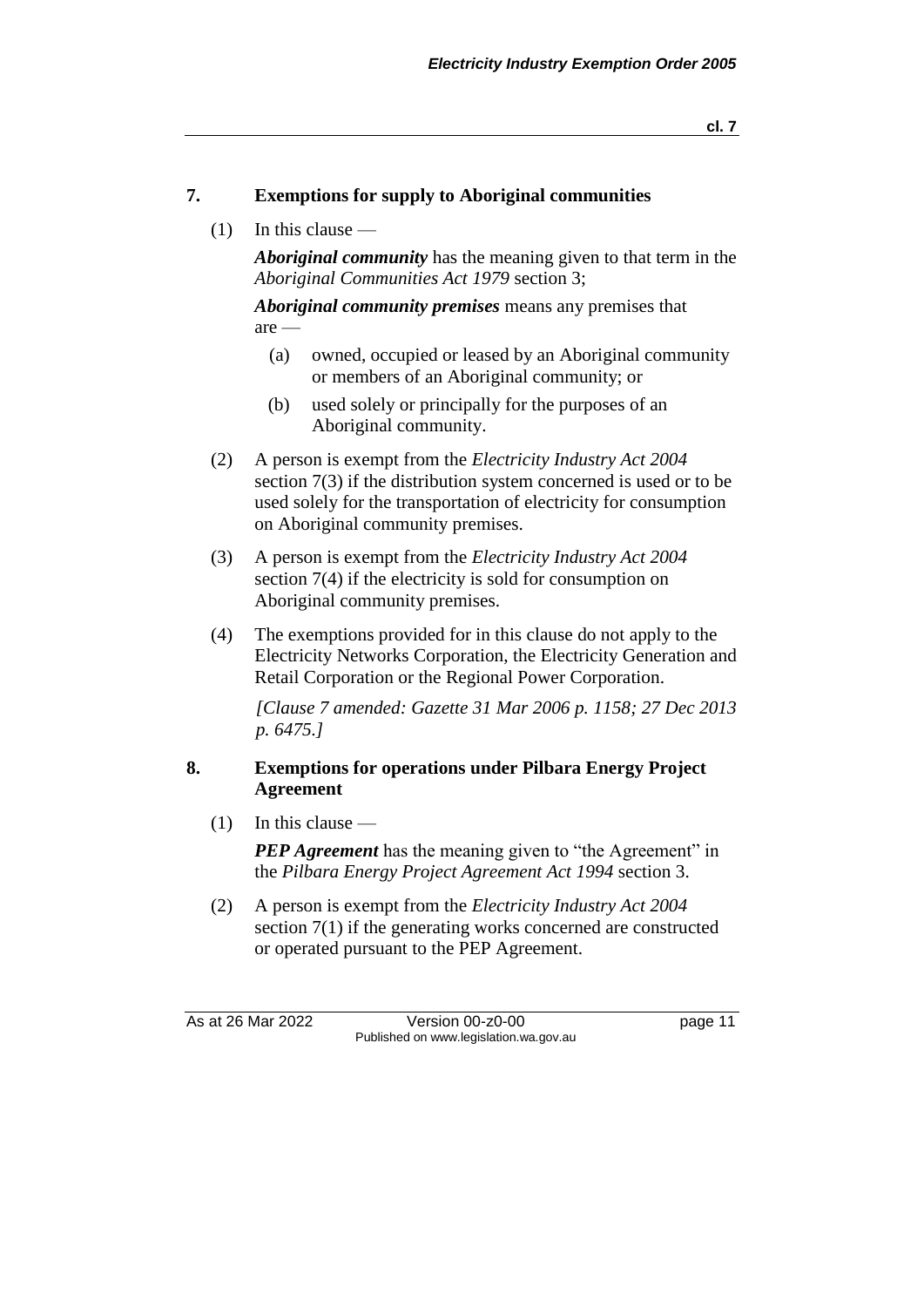| (3)               | A person is exempt from the <i>Electricity Industry Act</i> 2004<br>section $7(2)$ if the transmission system concerned is constructed<br>or operated pursuant to the PEP Agreement. |                                                                                                                                                       |  |  |  |
|-------------------|--------------------------------------------------------------------------------------------------------------------------------------------------------------------------------------|-------------------------------------------------------------------------------------------------------------------------------------------------------|--|--|--|
| (4)               | A person is exempt from the <i>Electricity Industry Act 2004</i><br>section $7(3)$ if the distribution system concerned is constructed<br>or operated pursuant to the PEP Agreement. |                                                                                                                                                       |  |  |  |
| (5)               | A person is exempt from the <i>Electricity Industry Act</i> 2004<br>section $7(4)$ if —                                                                                              |                                                                                                                                                       |  |  |  |
|                   | (a)                                                                                                                                                                                  | the electricity is sold to customers pursuant to the<br>PEP Agreement; and                                                                            |  |  |  |
|                   | (b)                                                                                                                                                                                  | each of those customers consumes more than 160 MWh<br>of electricity per annum.                                                                       |  |  |  |
| 9.                |                                                                                                                                                                                      | <b>Exemption for sale to certain customers under Iron Ore</b><br><b>Beneficiation (BHP) Agreement</b>                                                 |  |  |  |
|                   |                                                                                                                                                                                      | A person is exempt from the <i>Electricity Industry Act</i> 2004<br>section $7(4)$ if —                                                               |  |  |  |
|                   | (a)                                                                                                                                                                                  | the electricity is sold to customers pursuant to the<br>Agreement as defined in the Iron Ore Beneficiation<br>(BHP) Agreement Act 1996 section 3; and |  |  |  |
|                   | (b)                                                                                                                                                                                  | each of those customers consumes more than 160 MWh<br>of electricity per annum.                                                                       |  |  |  |
| 10.<br>agreements |                                                                                                                                                                                      | <b>Exemptions for operations under various government</b>                                                                                             |  |  |  |
| (1)               |                                                                                                                                                                                      | In this clause $-$                                                                                                                                    |  |  |  |
|                   | relevant agreement means -                                                                                                                                                           |                                                                                                                                                       |  |  |  |
|                   | (a)                                                                                                                                                                                  | the Agreement as defined in the <i>Iron Ore (Hamersley</i> )<br>Range) Agreement Act 1963 section 2;                                                  |  |  |  |
|                   | (b)                                                                                                                                                                                  | the Agreement as defined in the Iron Ore (Mount<br><i>Newman</i> ) Agreement Act 1964 section 2; and                                                  |  |  |  |
|                   | (c)                                                                                                                                                                                  | the Agreement as defined in the <i>Iron Ore</i> (Robe River)<br>Agreement Act 1964 section 2.                                                         |  |  |  |
|                   |                                                                                                                                                                                      |                                                                                                                                                       |  |  |  |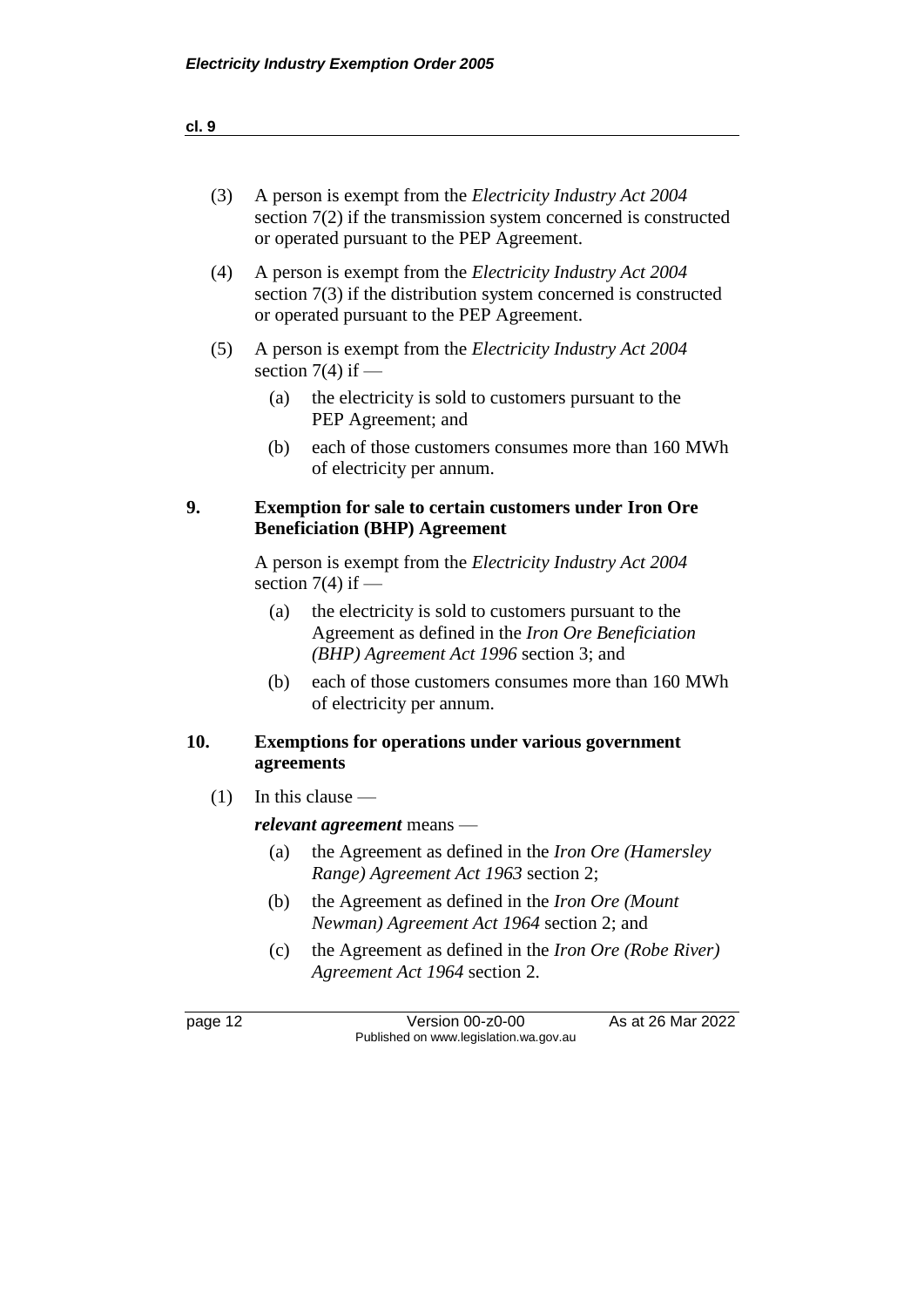- (2) A person is exempt from the *Electricity Industry Act 2004* section 7(1) if the generating works concerned are constructed or operated pursuant to a relevant agreement.
- (3) A person is exempt from the *Electricity Industry Act 2004* section 7(2) if the transmission system concerned is constructed or operated pursuant to a relevant agreement.
- (4) A person is exempt from the *Electricity Industry Act 2004* section 7(3) if the distribution system concerned is constructed or operated pursuant to a relevant agreement.
- (5) A person is exempt from the *Electricity Industry Act 2004* section 7(4) if the electricity is sold to customers pursuant to a relevant agreement.

#### **11. Conditions applying to exemptions under clause 10**

 $(1)$  In this clause  $-$ 

*code provision* means a provision of the code of conduct as defined in the *Electricity Industry Act 2004* section 78 other than —

- (a) Parts 2, 9, 11, 13 and 14; and
- (b) clauses  $4.4(1)(t)$  and (bb),  $5.2(1)(c)$ ,  $6.10$ ,  $7.1(1)(c)(ii)$ ,  $10.1(1)$ ,  $10.2(4)$ ,  $10.4(b)$  and (c),  $10.7(4)$ ,  $10.8(2)$ , 10.10(2), (4), (5) and (6), 12.1(2)(b), (3) and (4), and  $12.5(1)(b)$  and (c),

of that code.

(1a) The exemption provided for in clause 10(3) is subject to the condition that the person must comply with any obligation that the *Electricity Industry (Network Quality and Reliability of Supply) Code 2005* from time to time imposes on a transmitter as if the person were a transmitter for the purposes of that code.

As at 26 Mar 2022 Version 00-z0-00 page 13 Published on www.legislation.wa.gov.au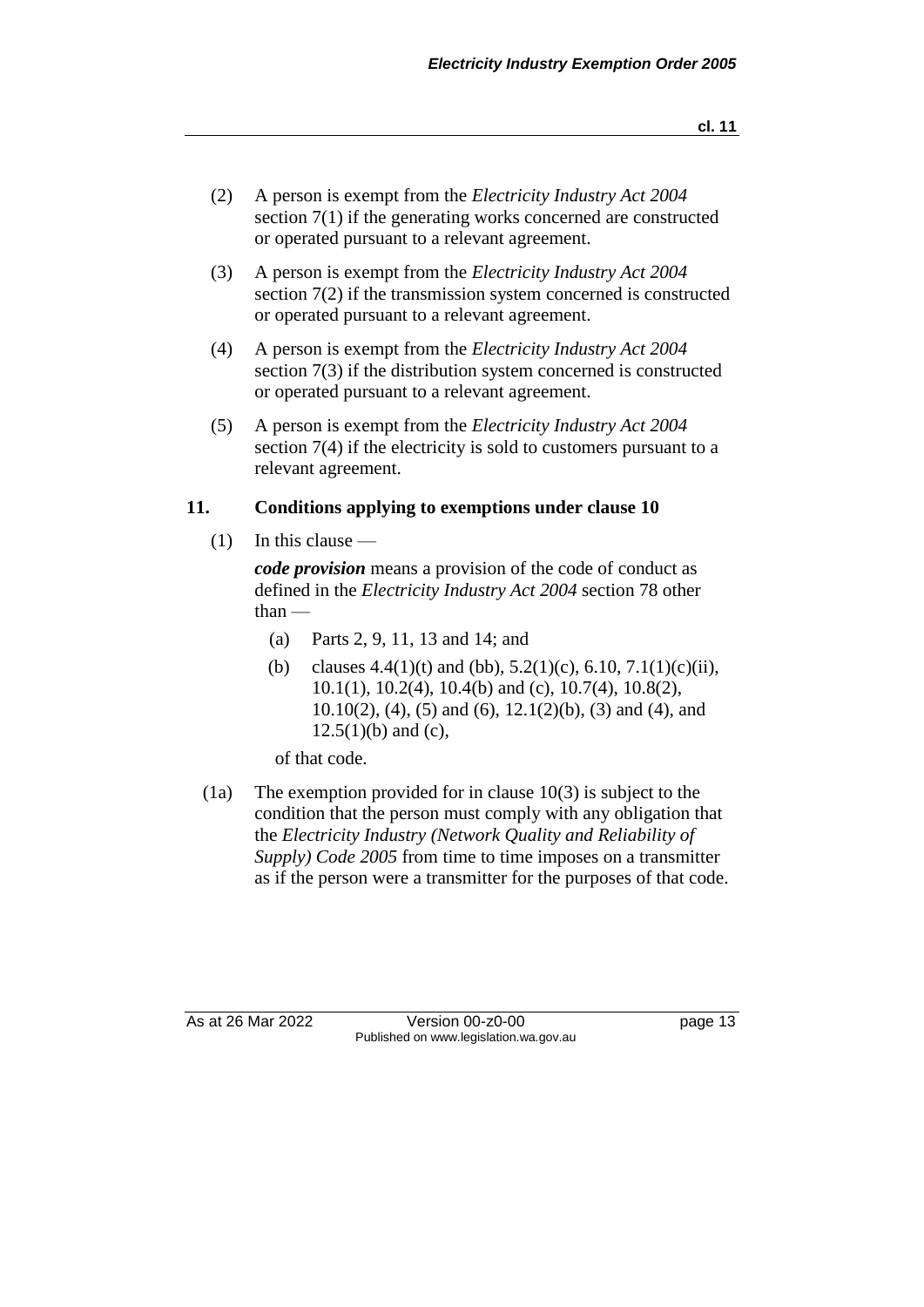**cl. 11**

| (2) | The exemption provided for in clause $10(4)$ is subject to the<br>following conditions $-$                        |
|-----|-------------------------------------------------------------------------------------------------------------------|
|     | the person must comply with any obligation that the<br>(a)<br><i>Electricity Industry (Obligation to Connect)</i> |

- *Electricity Industry (Obligation to Connect) Regulations 2005* regulations 4 and 7(1) from time to time impose on a distributor as if the person were a distributor for the purposes of those regulations;
- (b) the person must comply with any obligation that a code provision from time to time imposes on a distributor as if the person were a distributor for the purposes of that provision;
- (c) the person must comply with any obligation that the *Electricity Industry (Network Quality and Reliability of Supply) Code 2005* from time to time imposes on a distributor as if the person were a distributor for the purposes of that code.
- (3) The exemption provided for in clause 10(5) is subject to the condition that the person must comply with any obligation that a code provision from time to time imposes on a retailer as if the person were a retailer for the purposes of that provision.
- (4) For the purposes of subclauses (1a) and (2)(c) the *Electricity Industry (Network Quality and Reliability of Supply) Code 2005* is taken to be modified so that —
	- (a) the words "under a distribution licence, transmission licence or integrated regional licence" are omitted from the definition of "network" in section 3(1); and
	- (b) a report under section  $27(1)(a)$  is not required to set out the information described in Schedule 1 items 8, 14 and 15; and
	- (c) Schedule 1 item 10 does not apply in relation to the first report under section 27(1)(a).

*[Clause 11 amended: Gazette 27 Jun 2006 p. 2286-7.]*

page 14 Version 00-z0-00 As at 26 Mar 2022 Published on www.legislation.wa.gov.au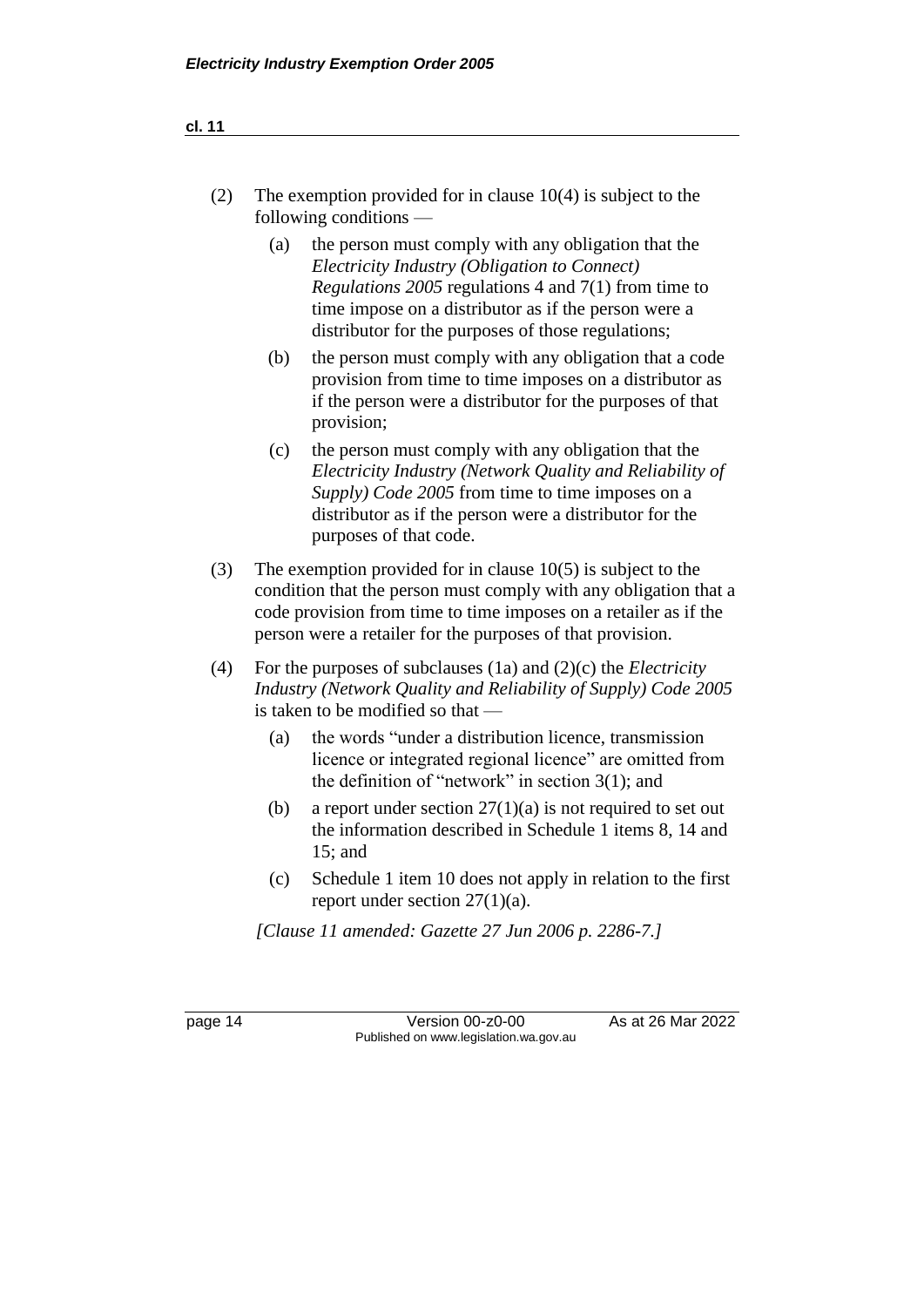#### **12. Exemptions for operations in DBNGP corridor**

(1) In this clause —

*DBNGP corridor* has the meaning given to that term in the *Dampier to Bunbury Pipeline Act 1997* section 27(1); *DBNGP Transmission* means DBNGP (WA) Transmission Pty Ltd.

- (2) DBNGP Transmission is exempt from the *Electricity Industry Act 2004* section 7(3) if the distribution system concerned is located or to be located in the DBNGP corridor.
- (3) DBNGP Transmission is exempt from the *Electricity Industry Act 2004* section 7(4) if the electricity is sold for consumption in the DBNGP corridor.

#### **13. Exemptions for Electricity Generation and Retail Corporation**

- (1) The Electricity Generation and Retail Corporation is exempt from the *Electricity Industry Act 2004* section 7(2) in relation to the operation of a transmission system for the supply of electricity to Colltech Australia Limited (ABN 24 094 515 992) at premises located at the Collie Power Station, Williams Road, Collie.
- (2) The Electricity Generation and Retail Corporation is exempt from the *Electricity Industry Act 2004* section 7(3) in relation to the operation of a distribution system for the supply of electricity to Colltech Australia Limited (ABN 24 094 515 992) at premises located at the Collie Power Station, Williams Road, Collie.
- (3) The Electricity Generation and Retail Corporation is exempt from the *Electricity Industry Act 2004* section 7(4) in relation to the sale of electricity to —
	- (a) Billiton Aluminium (Worsley) Pty Ltd (ACN 088 336 921), Kobe Alumina Associates (Australia) Pty Ltd (ACN 008 907 524) and Nissho Iwai Alumina Pty Ltd

As at 26 Mar 2022 Version 00-z0-00 page 15 Published on www.legislation.wa.gov.au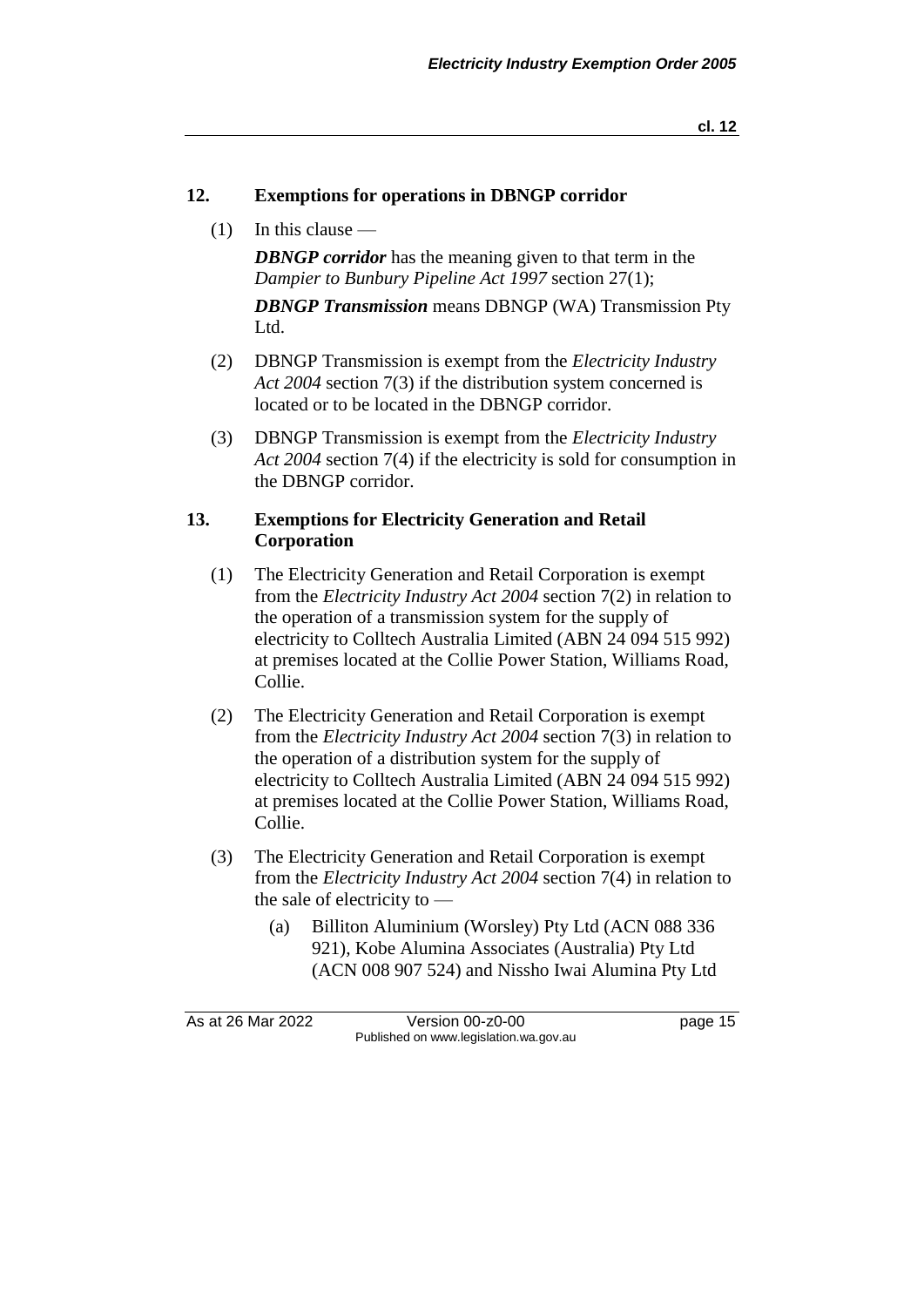(ACN 009 309 344) pursuant to an agreement dated 24 June 1999 for the supply of electricity to premises located at Wellington Location 5314;

- (b) Tiwest Pty Ltd (ACN 009 343 364) pursuant to an agreement dated 23 October 1997 for the supply of electricity to premises located at Mason Road, Kwinana; and
- (c) Transfield Services Kemerton Pty Ltd (ACN 109 619 112) as trustee for the Transfield Services Kemerton Trust pursuant to an agreement dated 8 December 2003 for the supply of electricity to premises located at Marriott Road, Kemerton.

*[Clause 13 inserted: Gazette 31 Mar 2006 p. 1158-9; amended: Gazette 11 Jan 2008 p. 102; 27 Dec 2013 p. 6475.]*

*[13A. Deleted: Gazette 27 Dec 2013 p. 6476.]*

#### **14. Exemptions for Fremantle Port Authority**

 $(1)$  In this clause —

*Fremantle Port Authority* means the Fremantle Port Authority established under the *Port Authorities Act 1999*.

- (2) Fremantle Port Authority is exempt from the *Electricity Industry Act 2004* section 7(3) in relation to the operation of its distribution systems at Fremantle and Kwinana.
- (3) Fremantle Port Authority is exempt from the *Electricity Industry Act 2004* section 7(4) in relation to the sale of electricity transported through the distribution systems referred to in subclause (2).

*[Clause 14 inserted: Gazette 27 Jun 2006 p. 2288.]*

page 16 Version 00-z0-00 As at 26 Mar 2022 Published on www.legislation.wa.gov.au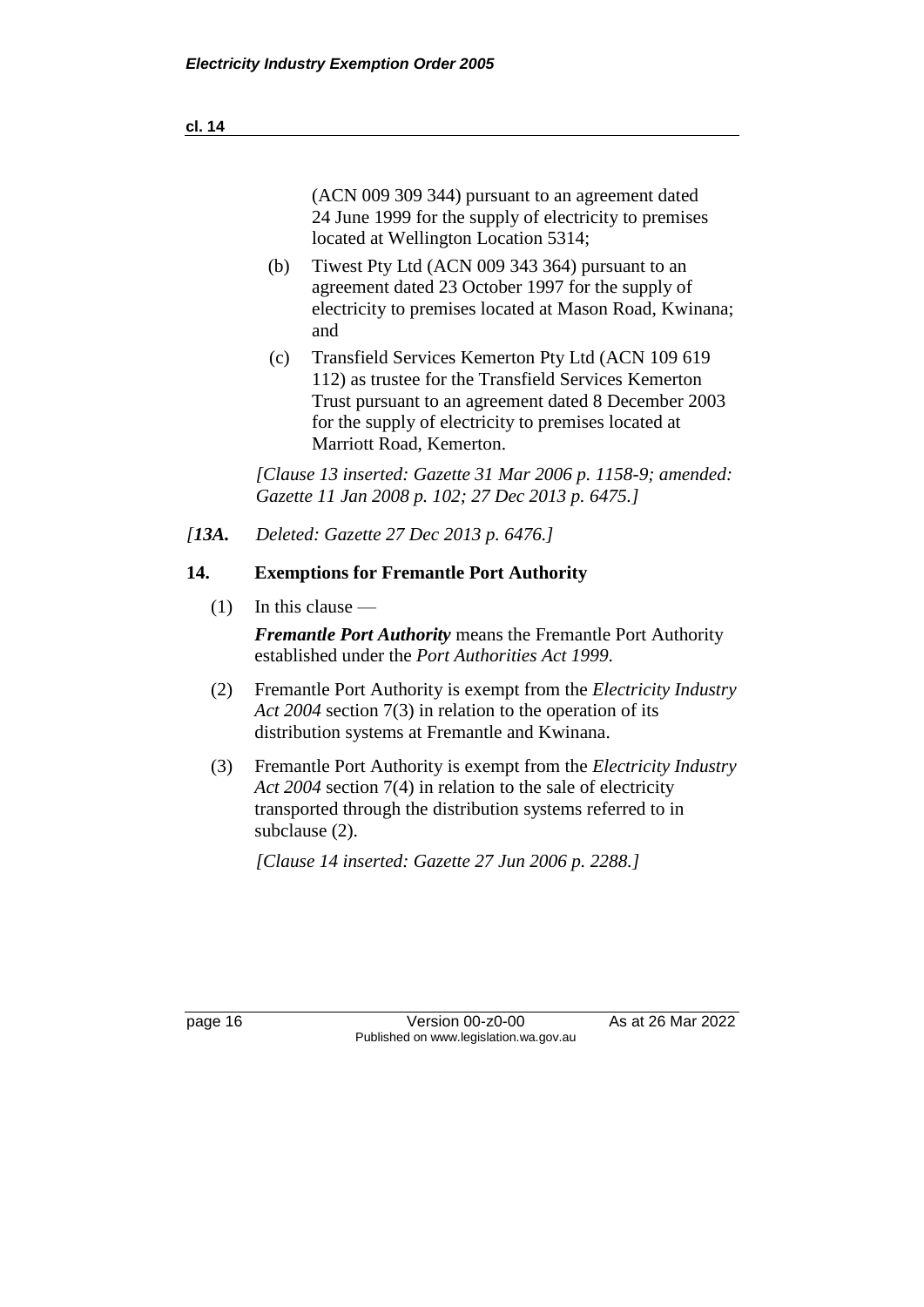**cl. 15**

#### **15. Exemptions for supply in Eucla**

(1) In this clause —

*Eucla* means the area constituting the townsite of Eucla for the purposes of the *Land Administration Act 1997*.

- (2) A person is exempt from the *Electricity Industry Act 2004* section 7(3) if the distribution system concerned is located or to be located in Eucla.
- (3) A person is exempt from the *Electricity Industry Act 2004* section 7(4) if the electricity is sold for consumption in Eucla.

*[Clause 15 inserted: Gazette 27 Jun 2006 p. 2288.]*

#### **16. Exemption for distribution systems of less than 1 km connecting to network other than SWIS**

A person is exempt from the *Electricity Industry Act 2004* section  $7(3)$  if  $-$ 

- (a) the distribution system concerned is used solely for the transportation of electricity from generating works operated by the person to a network other than the SWIS; and
- (b) the distance the electricity is transported is less than 1 km.

*[Clause 16 inserted: Gazette 9 Oct 2009 p. 3993.]*

#### **17. Exemptions for holders of generation licence connecting to SWIS**

- (1) The holder of a generation licence is exempt from the *Electricity Industry Act 2004* section 7(2) if the transmission system concerned is used solely for the transportation of electricity from generating works to which the licence applies to the SWIS.
- (2) The holder of a generation licence is exempt from the *Electricity Industry Act 2004* section 7(3) if the distribution system

As at 26 Mar 2022 Version 00-z0-00 page 17 Published on www.legislation.wa.gov.au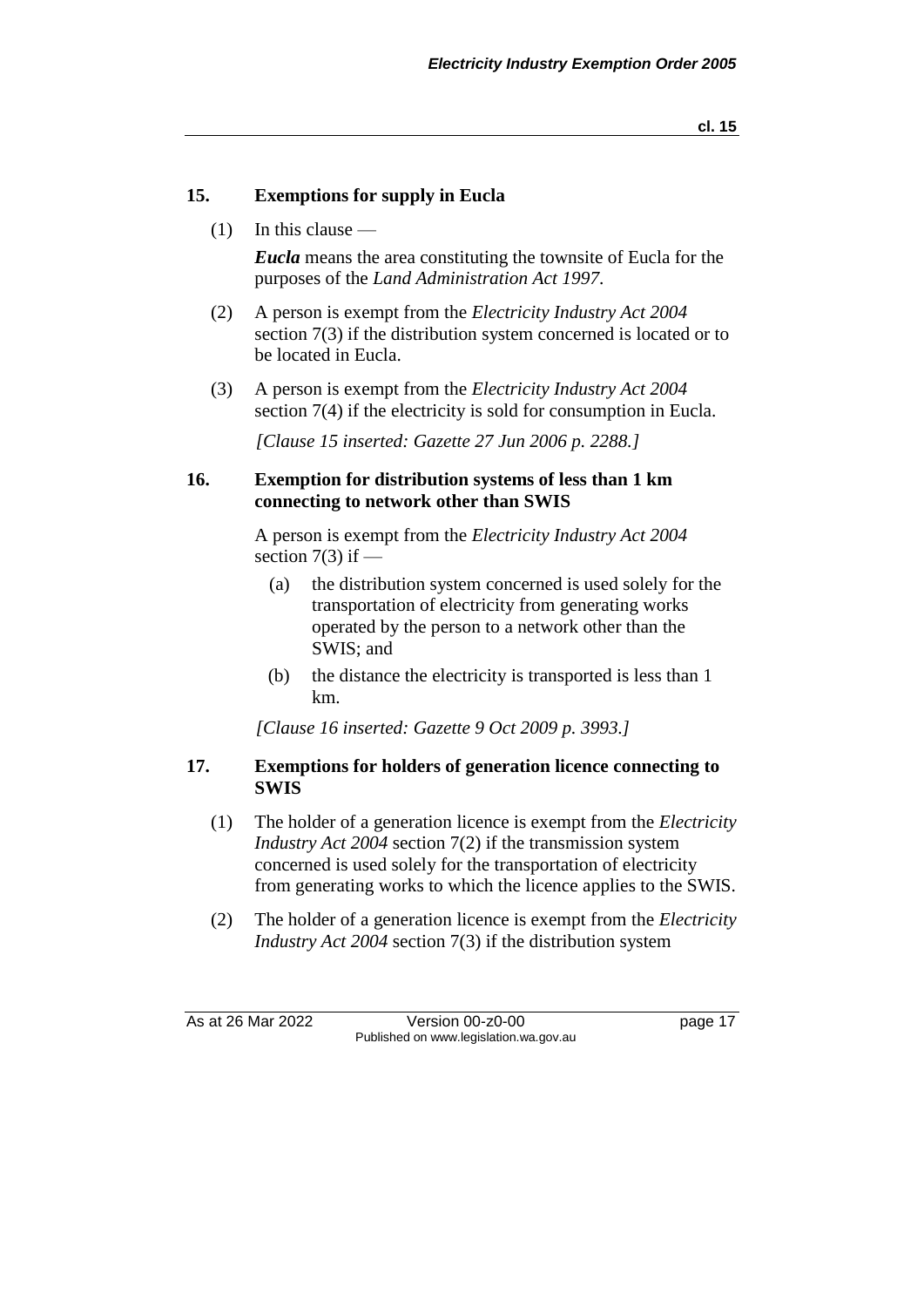(3) The exemptions provided for in subclauses (1) and (2) are subject to the condition that the connection of the distribution or transmission system to the SWIS complies with the relevant technical rules, as amended from time to time, published under the *Electricity Networks Access Code 2004* established under the *Electricity Industry Act 2004* section 104(1).

*[Clause 17 inserted: Gazette 9 Oct 2009 p. 3993.]*

## **18. Exemption for EDL NGD (WA)**

- (1) EDL NGD (WA) Pty Ltd (ABN 35 070 941 721) is exempt from the *Electricity Industry Act 2004* section 7(3) for the underground distribution network joining the power station site and the sub station site identified in Plan No. ERA-EL-001.
- (2) The distribution network is depicted as *HV Cabling Route* in Plan No. ERA-EL-001 a copy of which is shown for information in Schedule 1 Division 2.

*[Clause 18 inserted: Gazette 9 Oct 2009 p. 3993.]*

## **19. Exemptions for electric vehicle charging stations**

 $(1)$  In this clause —

*electric vehicle* means a vehicle that is propelled wholly or partly by electricity.

- (2) A person is exempt from the *Electricity Industry Act 2004* section 7(3) if the distribution system concerned is used or to be used solely for the transportation of electricity for the purpose of charging a battery of an electric vehicle.
- (3) A person is exempt from the *Electricity Industry Act 2004* section 7(4) if the electricity is sold for the purpose of charging a battery of an electric vehicle.

page 18 Version 00-z0-00 As at 26 Mar 2022 Published on www.legislation.wa.gov.au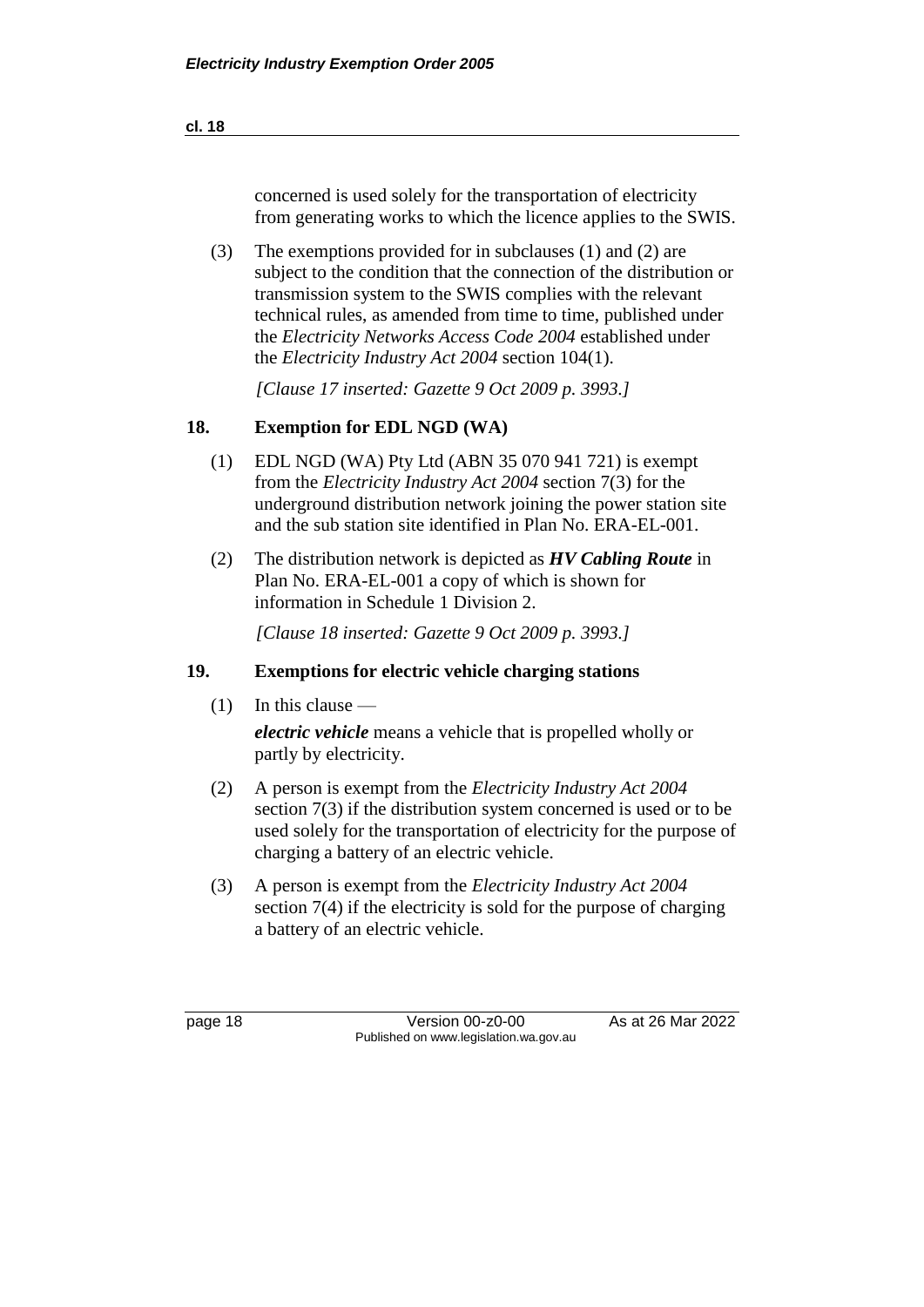(4) The exemptions provided for in this clause expire on 30 June 2024.

*[Clause 19 inserted: Gazette 29 Jun 2012 p. 2934-5; amended: Gazette 26 Jun 2015 p. 2254; 26 Jun 2018 p. 2361; SL 2020/83 cl. 4; SL 2021/67 cl. 4.]*

#### **20. Exemptions for Blair Fox — Karakin Wind Farm**

 $(1)$  In this clause —

*Blair Fox* means Blair Fox Pty Ltd (ACN 071 939 654);

*Karakin Wind Farm* means the generating works located on land being Lot 200 on Deposited Plan 302268.

- (2) Blair Fox is exempt from the *Electricity Industry Act 2004* section 7(3) in relation to the construction and operation of a distribution system used or to be used solely for the transportation of electricity from the Karakin Wind Farm for a distance of less than 16 km.
- (3) Blair Fox is exempt from the *Electricity Industry Act 2004* section  $7(4)$  if the electricity —
	- (a) is transported through the distribution system referred to in subclause (2); and
	- (b) is sold to customers each of whom consumes more than 160 MWh of electricity per annum.

*[Clause 20 inserted: Gazette 29 Jun 2012 p. 2935.]*

#### **21. Exemptions for EMR Golden Grove and Minjar Gold supply to Minjar Gold**

 $(1)$  In this clause —

*EMR Golden Grove* means EMR Golden Grove Pty Ltd (ACN 114 868 325);

*Minjar Gold* means Minjar Gold Pty Ltd (ACN 119 514 528).

(2) Minjar Gold is exempt from the *Electricity Industry Act 2004* section 7(3) in relation to the operation of a distribution system

As at 26 Mar 2022 Version 00-z0-00 page 19 Published on www.legislation.wa.gov.au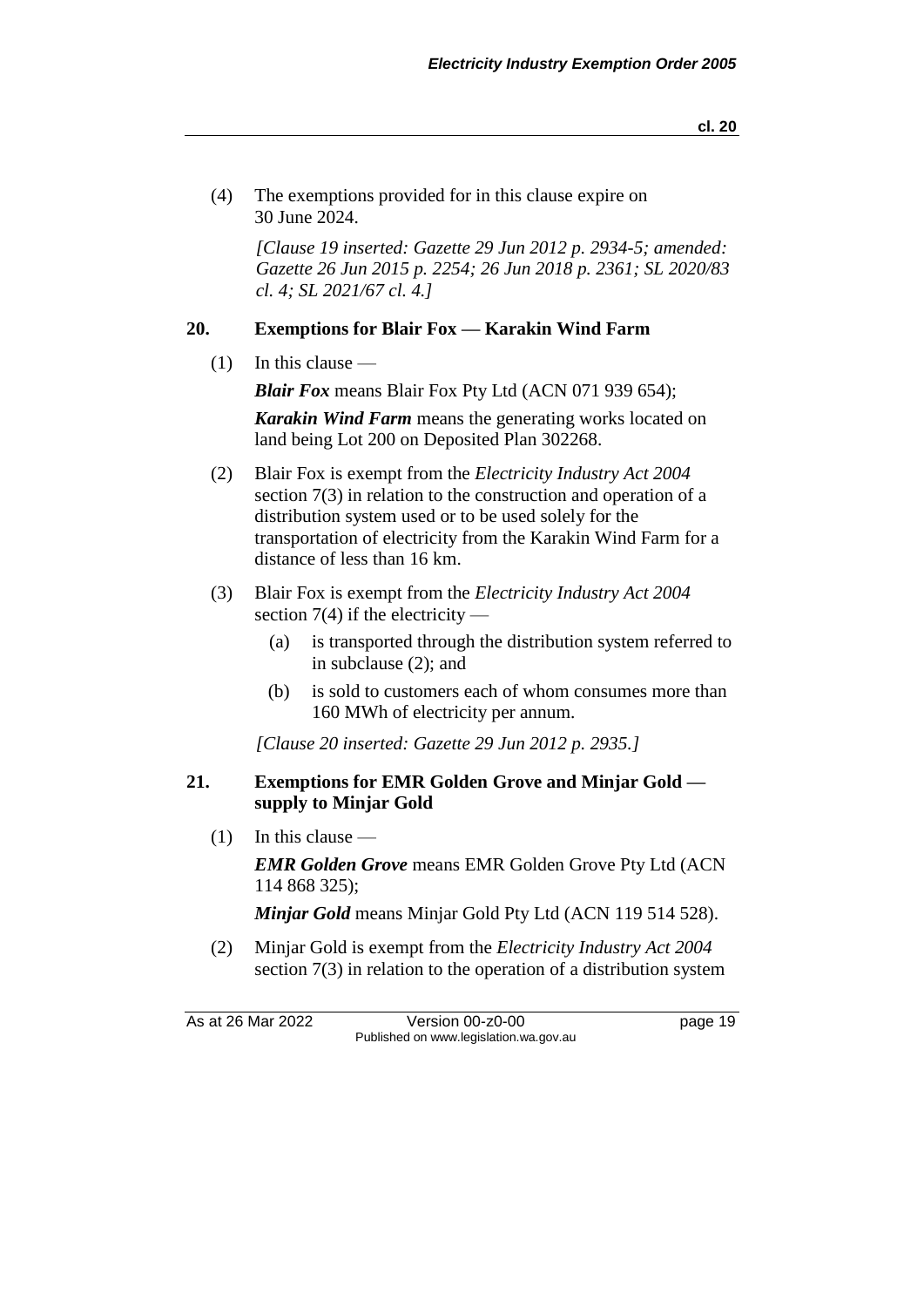| used solely for the transportation of electricity from the land the |
|---------------------------------------------------------------------|
| subject of mining lease 59/362 to Minjar Gold at premises           |

(3) EMR Golden Grove is exempt from the *Electricity Industry Act 2004* section 7(4) in relation to the sale to Minjar Gold of electricity transported through the distribution system referred to in subclause (2).

located on land the subject of mining lease 59/406-I.

(4) The exemptions provided for in this clause expire on 30 June 2021.

> *[Clause 21 inserted: Gazette 29 Jun 2012 p. 2935-6; amended: Gazette 8 Sep 2015 p. 3719; 29 Jun 2018 p. 2435.]*

#### **22. Exemption for Power Rental Op Co Australia — South Hedland Power Station**

(1) In this clause —

*Power Rental Op Co Australia* means Power Rental Op Co Australia LLC (ABN 85 457 881 818);

*South Hedland Power Station site* means Lot 601 on Deposited Plan 70566.

- (2) Power Rental Op Co Australia is exempt from the *Electricity Industry Act 2004* section 7(1) in relation to the construction and operation of generating works on the South Hedland Power Station site.
- (3) The exemption provided for in this clause expires on 31 March 2018.

*[Clause 22 inserted: Gazette 17 Oct 2014 p. 4003.]*

#### **23. Exemption for CSBP — Kwinana manufacturing facility**

(1) In this clause —

*CSBP* means CSBP Limited (ABN 81 008 668 371);

page 20 Version 00-z0-00 As at 26 Mar 2022 Published on www.legislation.wa.gov.au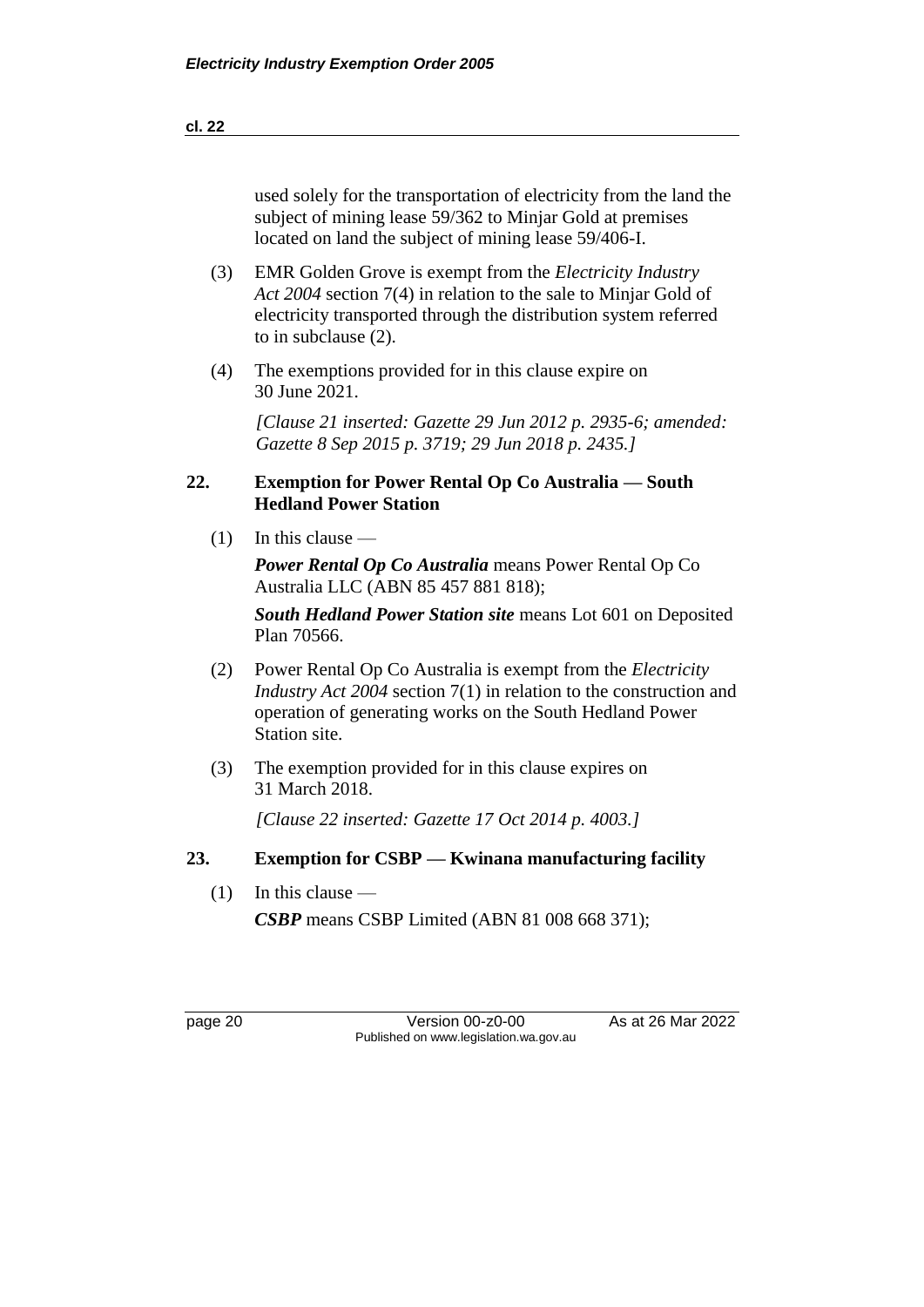*Kwinana site* means Lot 20 on Diagram 78086 being the whole of the land comprised in Certificate of Title Volume 1918 Folio 244.

(2) CSBP is exempt from the *Electricity Industry Act 2004* section 7(1) in relation to the operation of generating works on the Kwinana site.

*[Clause 23 inserted: Gazette 15 May 2015 p. 1721.]*

#### **24. Exemption for Kwinana WTE Project — Kwinana power station**

(1) In this clause —

*generation capacity*, in relation to generating works under construction, means the total generation capacity in megawatts that the generating works will have after construction is completed;

*Kwinana site* means that part of Lot 9501 on Deposited Plan 407762 that is bounded by the line described in Schedule 2;

*Kwinana WTE Project* means Kwinana WTE Project Co Pty Ltd (ACN 165 661 263).

(2) Kwinana WTE Project is exempt from the *Electricity Industry Act 2004* section 7(1) in relation to the construction and operation of generating works on the Kwinana site if the generation capacity of the generating works is less than or equal to 45 MW.

*[Clause 24 inserted: Gazette 8 Jan 2016 p. 19-20; amended: Gazette 26 Jun 2018 p. 2360.]*

### **25. Exemptions for Eastern Metropolitan Regional Council: supply to Perth Airport**

 $(1)$  In this clause —

*Eastern Metropolitan Regional Council* means Eastern Metropolitan Regional Council (ABN 89 631 866 056);

As at 26 Mar 2022 Version 00-z0-00 page 21 Published on www.legislation.wa.gov.au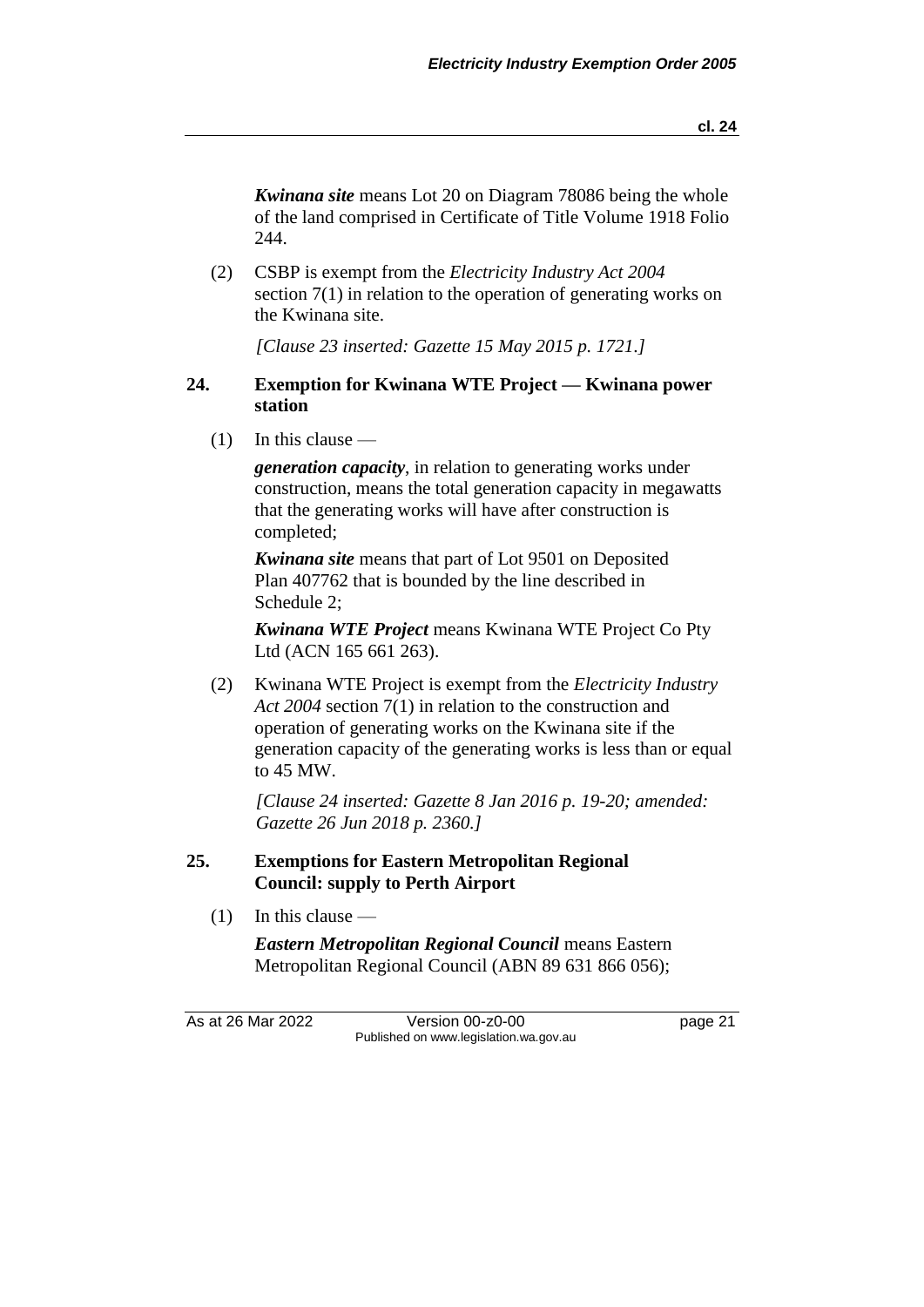*Hazelmere* means Hazelmere Resource Recovery Park, 77 Lakes Road, Hazelmere, Western Australia;

*Perth Airport* means Lot 100 on Plan 6619 being the whole of the land comprised in certificate of title volume 2124 folio 980;

*Perth Airport Pty Ltd* means Perth Airport Pty Ltd (ABN 24 077 153 130).

- (2) Eastern Metropolitan Regional Council is exempt from the *Electricity Industry Act 2004* section 7(3) in relation to the construction and operation of a distribution system used or to be used solely for the transportation of electricity from Hazelmere to Perth Airport.
- (3) Eastern Metropolitan Regional Council is exempt from the *Electricity Industry Act 2004* section 7(4) in relation to the sale to Perth Airport Pty Ltd of electricity transported through the distribution system referred to in subclause (2).

*[Clause 25 inserted: Gazette 23 Dec 2016 p. 5899-900.]*

#### **26. Exemption for certain connections to internet networks**

 $(1)$  In this clause —

*internet network* means a network, comprised at least in part by fibre optic cable, used or to be used for providing access to the internet.

(2) A person is exempt from the *Electricity Industry Act 2004* section 7(3) if the distribution system concerned is used or to be used for the transportation of electricity from a property to one or more components of a connection between an internet network and the property.

*[Clause 26 inserted: Gazette 22 Aug 2017 p. 4502.]*

page 22 Version 00-z0-00 As at 26 Mar 2022 Published on www.legislation.wa.gov.au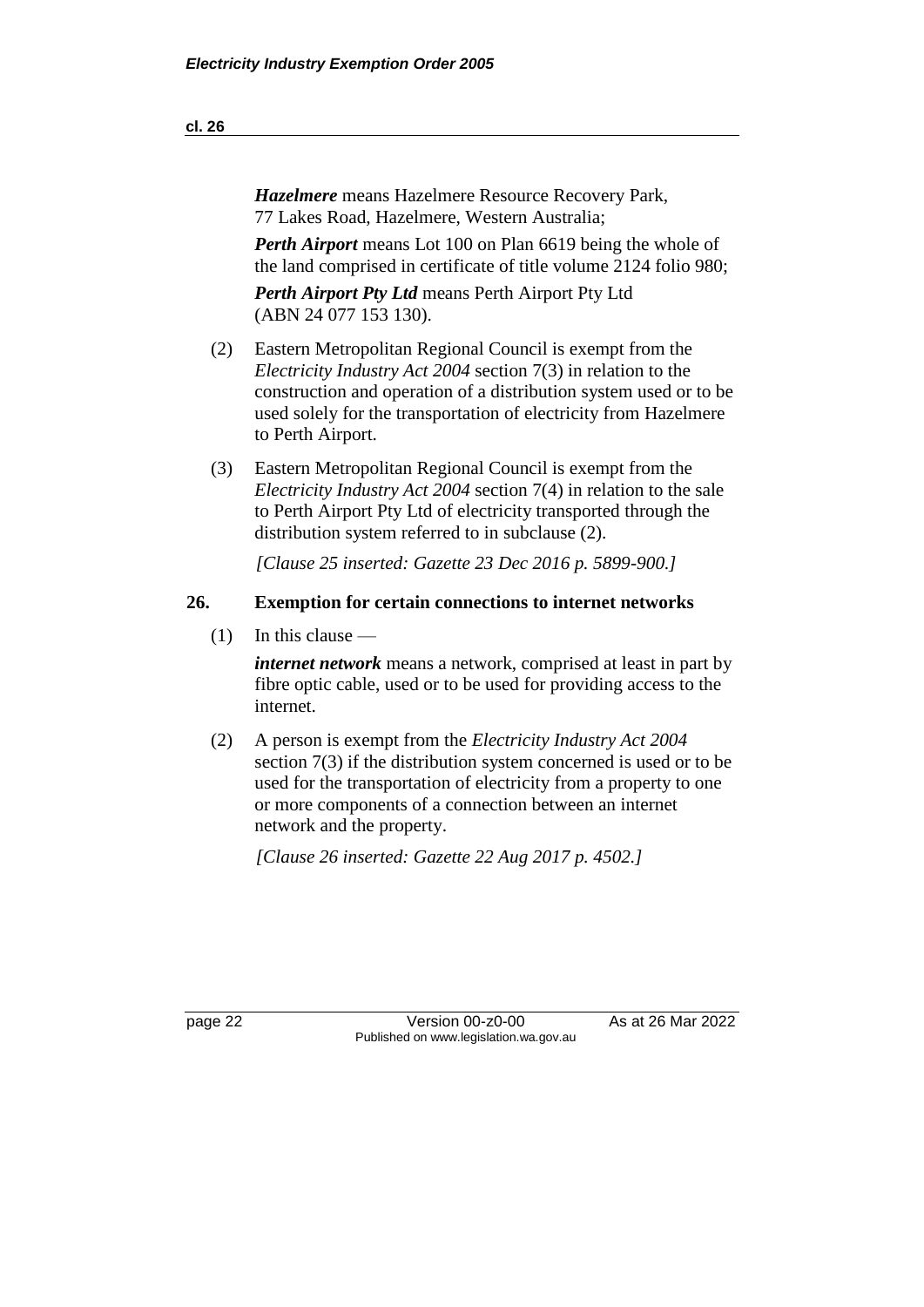**cl. 27**

#### **27. Exemption for Woodside Energy — Mt Wongama communications facility**

(1) In this clause —

*Mt Wongama communications facility* means the communication facility located on Lot 194 on Deposited Plan 216682;

*Woodside Energy* means Woodside Energy Ltd (ABN 63 005 482 986).

(2) Woodside Energy is exempt from the *Electricity Industry Act 2004* section 7(3) in relation to the operation of a distribution system used solely for the transport of electricity from the Karratha Gas Plant to the Mt Wongama communication facility.

*[Clause 27 inserted: Gazette 6 Sep 2019 p. 3196.]*

#### **28. Exemption for Pilbara Energy Company — Pilbara Energy Connection**

 $(1)$  In this clause —

*Pilbara Energy Company* means Pilbara Energy Company Pty Ltd (ACN 624 732 878).

(2) Pilbara Energy Company is exempt from the *Electricity Industry Act 2004* section 7(2) in relation to the construction and operation of the Pilbara Energy Connection.

*[Clause 28 inserted: SL 2020/83 cl. 5; amended: SL 2020/180 cl. 5.]*

### **29. Exemption for generating works connecting to Pilbara Energy Connection**

The following are exempt from the *Electricity Industry Act 2004* section 7(1) in relation to the construction and operation of

As at 26 Mar 2022 Version 00-z0-00 page 23 Published on www.legislation.wa.gov.au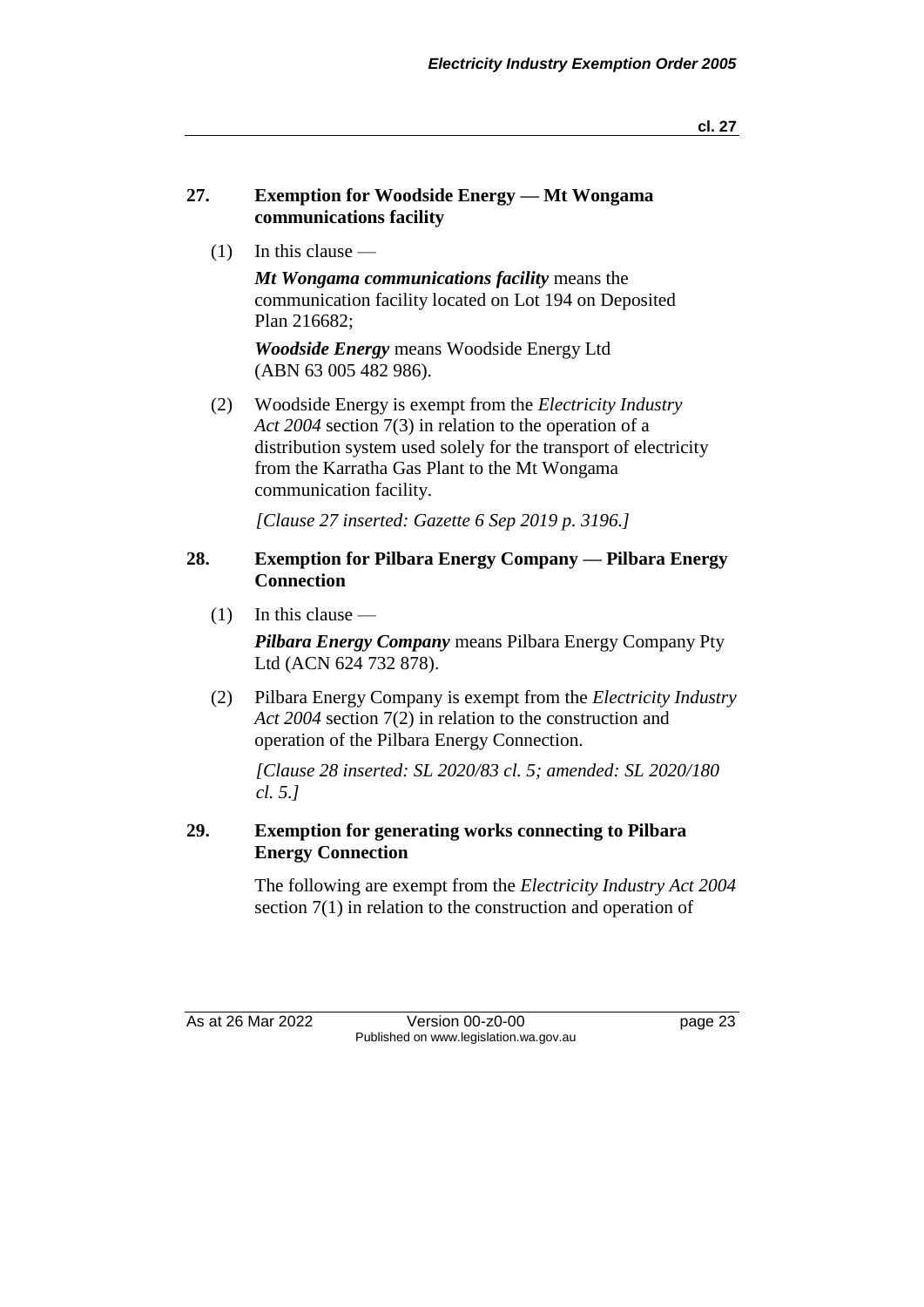generating works that connect to, or will connect to, the Pilbara Energy Connection —

- (a) Pilbara Energy (Generation) Pty Ltd (ACN 631 303 305);
- (b) FMG Solomon Pty Ltd (ACN 128 959 179).

*[Clause 29 inserted: SL 2020/180 cl. 6.]*

### **30. Exemption for sale of electricity — Pilbara Energy Connection**

(1) In this clause —

*FMG entity* means —

- (a) Fortescue Metals Group Ltd (ACN 002 594 872); and
- (b) a body corporate that is related to Fortescue Metals Group Ltd (ACN 002 594 872) under the *Corporations Act 2001* (Commonwealth) section 50.
- (2) An FMG entity is exempt from the *Electricity Industry Act 2004*  section 7(4) in relation to the sale of electricity transported, or to be transported, by the Pilbara Energy Connection to —
	- (a) IB Operations Pty Ltd (ACN 165 513 557); or
	- (b) another FMG entity.

*[Clause 30 inserted: SL 2022/44 cl. 4.]*

page 24 Version 00-z0-00 As at 26 Mar 2022 Published on www.legislation.wa.gov.au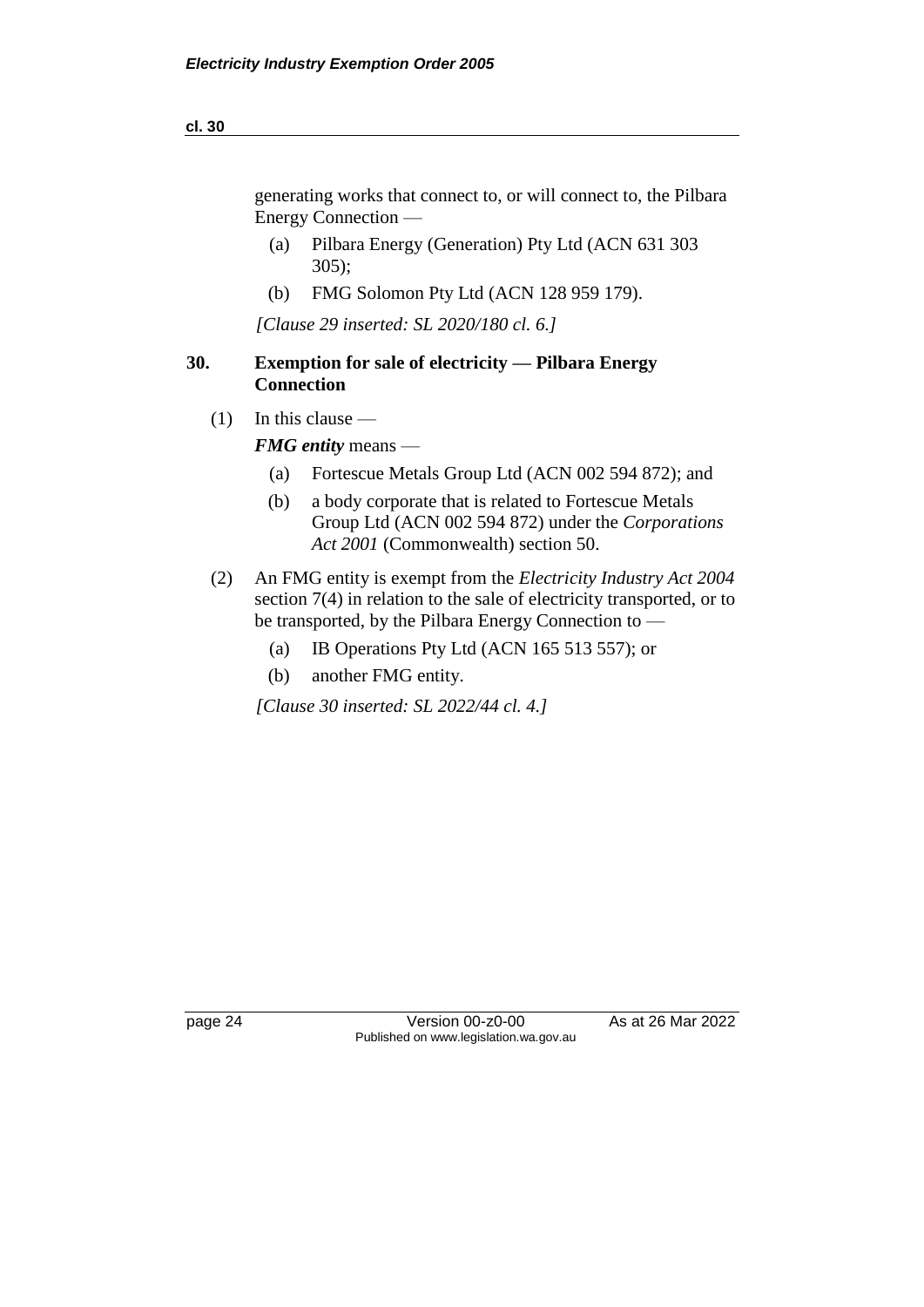## **Schedule 1 — Depiction of EDL NGD (WA) exempt distribution system**

[cl. 18]



*[Heading inserted: Gazette 9 Oct 2009 p. 3994.]*

*[Schedule 1 inserted: Gazette 9 Oct 2009 p. 3994.]*

As at 26 Mar 2022 Version 00-z0-00 page 25 Published on www.legislation.wa.gov.au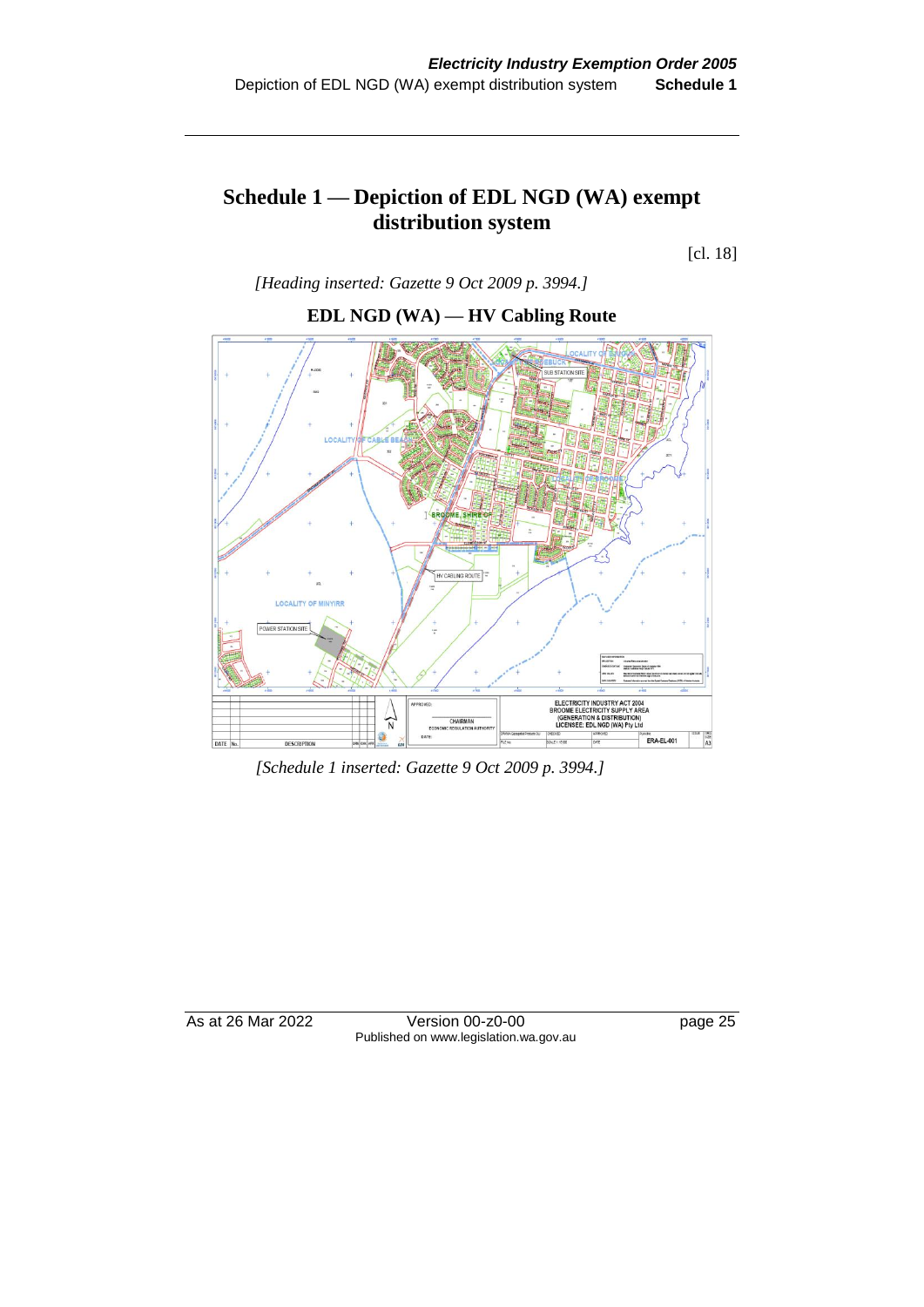# **Schedule 2 — Description of Kwinana site boundary line**

 $[cl. 24(1)]$ 

*[Heading inserted: Gazette 8 Jan 2016 p. 20.]*

The Kwinana site is bounded by a line starting at point 1 in the sequence specified in the Table then, initially in an easterly direction, along a straight line between each of the points in the sequence to point 4 then in a straight line to point 1.

| таніс        |                |                       |  |
|--------------|----------------|-----------------------|--|
| <b>Point</b> | Coordinates mE | <b>Coordinates mN</b> |  |
|              | 384720.47      | 6435668.39            |  |
|              | 384980.06      | 6435668.44            |  |
|              | 384979.59      | 6435538.32            |  |
|              | 384704.40      | 6435538.35            |  |

**Table**

Note: Coordinate references are to Map Grid of Australia 1994 grid coordinates in Zone 50 of the Universal Transverse Mercator Grid System based on the Geocentric Datum of Australia.

*[Schedule 2 inserted: Gazette 8 Jan 2016 p. 20.]*

page 26 Version 00-z0-00 As at 26 Mar 2022 Published on www.legislation.wa.gov.au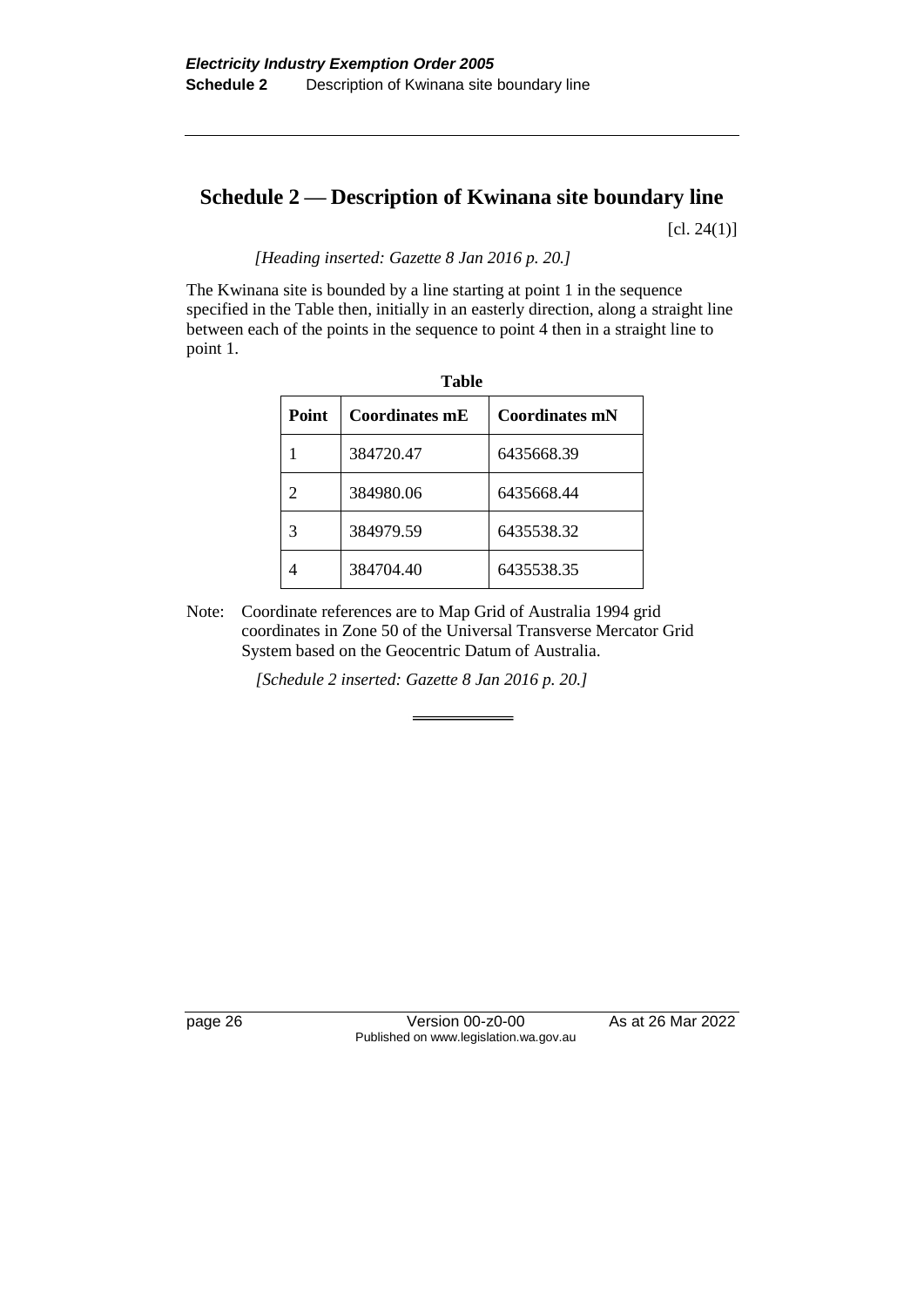# **Notes**

This is a compilation of the *Electricity Industry Exemption Order 2005* and includes amendments made by other written laws. For provisions that have come into operation see the compilation table.

| <b>Citation</b>                                                                         | <b>Published</b>          | <b>Commencement</b>                                                                                           |
|-----------------------------------------------------------------------------------------|---------------------------|---------------------------------------------------------------------------------------------------------------|
| <b>Electricity Industry Exemption</b><br>Order 2005                                     | 9 Dec 2005<br>p. 5878-84  | 1 Jan 2006 (see cl. 2)                                                                                        |
| <b>Electricity Industry Exemption</b><br>Amendment Order 2006                           | 31 Mar 2006<br>p. 1158-9  | 1 Apr 2006 (see cl. 2)                                                                                        |
| Electricity Industry Exemption<br>Amendment Order (No. 2) 2006                          | 27 Jun 2006<br>p. 2285-7  | 1 Jul 2006 (see cl. 2)                                                                                        |
| <b>Electricity Industry Exemption</b><br>Amendment Order (No. 3) 2006                   | 27 Jun 2006<br>p. 2287-8  | 1 Jul 2006 (see cl. 2)                                                                                        |
| <i>Electricity Industry Exemption</i><br>Amendment Order 2007                           | 11 Jan 2008<br>p. 101-3   | cl. 1 and 2: 11 Jan 2008<br>(see cl. $2(a)$ );<br>Order other than cl. 1 and 2:<br>12 Jan 2008 (see cl. 2(b)) |
| <b>Electricity Industry Exemption</b><br>Amendment Order (No. 2) 2009                   | 8 May 2009<br>p. 1497-9   | cl. 1 and 2: 8 May 2009<br>(see cl. $2(a)$ );<br>Order other than cl. 1 and 2:<br>9 May 2009 (see cl. 2(b))   |
| <b>Electricity Industry Exemption</b><br>Amendment Order 2009                           | 9 Oct 2009<br>p. 3992-4   | cl. 1 and 2: 9 Oct 2009<br>(see cl. $2(a)$ );<br>Order other than cl. 1 and 2:<br>10 Oct 2009 (see cl. 2(b))  |
| <b>Electricity Industry Exemption</b><br>Amendment Order 2012                           | 29 Jun 2012<br>p. 2933-6  | cl. 1 and 2: 29 Jun 2012<br>(see cl. $2(a)$ );<br>Order other than cl. 1 and 2:<br>30 Jun 2012 (see cl. 2(b)) |
| <b>Electricity Industry Exemption</b><br>Amendment Order (No. 2) 2012                   | 14 Dec 2012<br>p. 6198-9  | cl. 1 and 2: 14 Dec 2012<br>(see cl. $2(a)$ );<br>Order other than cl. 1 and 2:<br>15 Dec 2012 (see cl. 2(b)) |
| <b>Electricity Corporations</b><br>(Consequential Amendments)<br>Regulations 2013 r. 10 | 27 Dec 2013<br>p. 6469-79 | 1 Jan 2014 (see r. 2(c) and<br>Gazette 27 Dec 2013 p. 6465)                                                   |

## **Compilation table**

As at 26 Mar 2022 Version 00-z0-00 Page 27 Published on www.legislation.wa.gov.au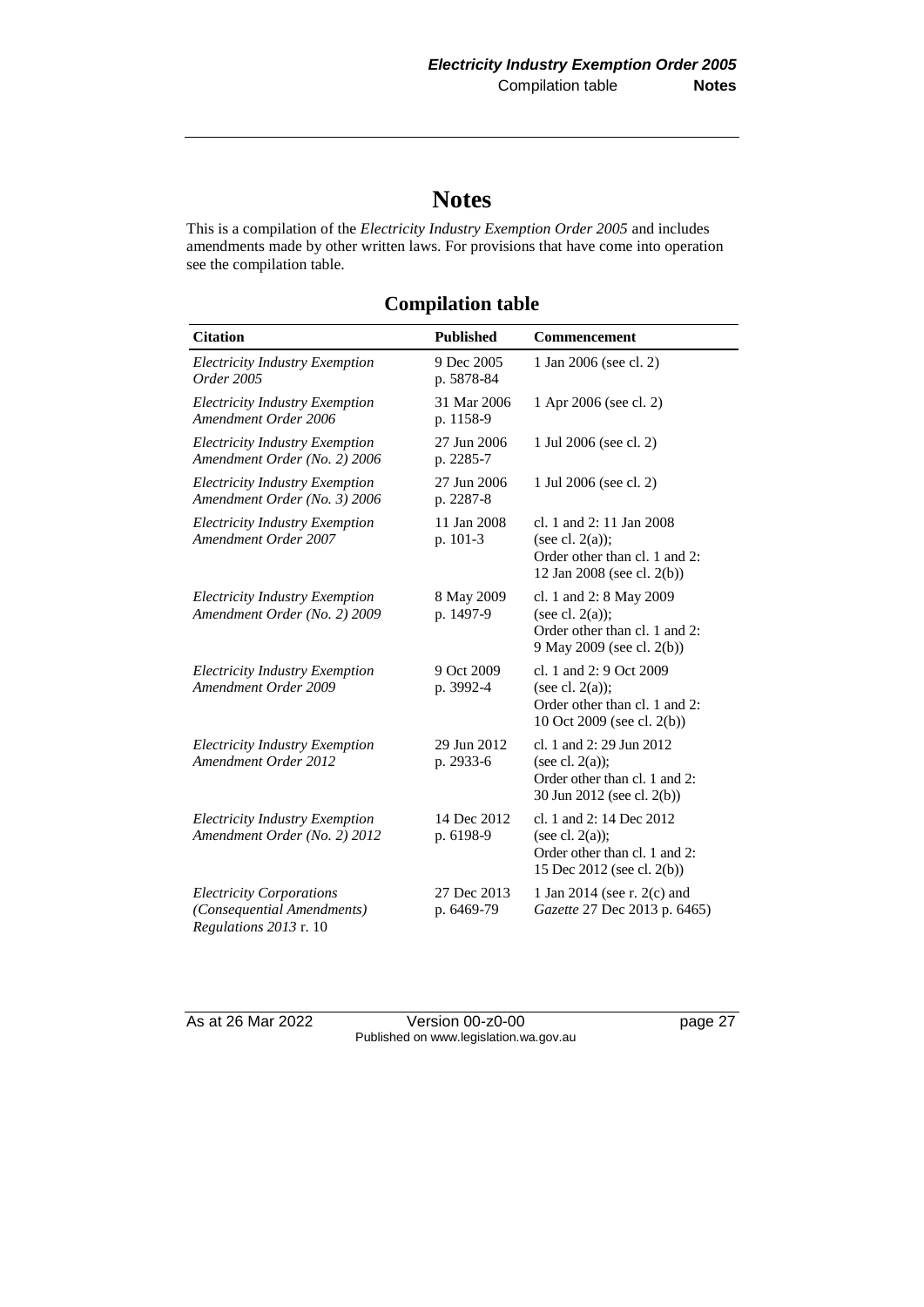| <b>Citation</b>                                                       | <b>Published</b>           | Commencement                                                                                                                                                                                 |
|-----------------------------------------------------------------------|----------------------------|----------------------------------------------------------------------------------------------------------------------------------------------------------------------------------------------|
| <b>Electricity Industry Exemption</b><br>Amendment Order 2014         | 17 Oct 2014<br>p. 4003     | cl. 1 and 2: 17 Oct 2014<br>(see cl. $2(a)$ );<br>Order other than cl. 1 and 2:<br>18 Oct 2014 (see cl. 2(b))                                                                                |
| <b>Electricity Industry Exemption</b><br>Amendment Order 2015         | 15 May 2015<br>p. 1720-1   | cl. 1 and 2: 15 May 2015<br>(see cl. $2(a)$ );<br>Order other than cl. 1 and 2:<br>16 May 2015 (see cl. 2(b))                                                                                |
| <b>Electricity Industry Exemption</b><br>Amendment Order (No. 2) 2015 | 26 Jun 2015<br>p. 2253-4   | cl. 1 and 2: 26 Jun 2015<br>(see cl. $2(a)$ );<br>Order other than cl. 1, 2 and 6:<br>27 Jun 2015 (see cl. 2(c));<br>cl. 6: 1 Jul 2015 (see cl. 2(b))                                        |
| <b>Electricity Industry Exemption</b><br>Amendment Order (No. 3) 2015 | 8 Sep 2015<br>p. 3719      | cl. 1 and 2: 8 Sep 2015<br>(see cl. $2(a)$ );<br>Order other than cl. 1 and 2:<br>9 Sep 2015 (see cl. 2(b))                                                                                  |
| <b>Electricity Industry Exemption</b><br>Amendment Order 2016         | 8 Jan 2016<br>p. 19-20     | cl. 1 and 2: 8 Jan 2016<br>(see cl. $2(a)$ );<br>Order other than cl. 1 and 2:<br>9 Jan 2016 (see cl. 2(b))                                                                                  |
| <b>Electricity Industry Exemption</b><br>Amendment Order (No. 2) 2016 | 23 Dec 2016<br>p. 5894-900 | cl. 1 and 2: 23 Dec 2016<br>(see cl. $2(a)$ );<br>cl. 5: 24 Dec 2016 (see cl. 2(b)<br>and Gazette 23 Dec 2016<br>p. 5900);<br>Order other than cl. 1, 2 and 5:<br>24 Dec 2016 (see cl. 2(c)) |
| <b>Electricity Industry Exemption</b><br>Amendment Order (No. 2) 2017 | 22 Aug 2017<br>p. 4501-2   | cl. 1 and 2: 22 Aug 2017<br>(see cl. $2(a)$ );<br>Order other than cl. 1 and 2:<br>23 Aug 2017 (see cl. 2(b))                                                                                |
| <b>Electricity Industry Exemption</b><br>Amendment Order (No. 2) 2018 | 26 Jun 2018<br>p. 2360     | cl. 1 and 2: 26 Jun 2018<br>(see cl. $2(a)$ );<br>Order other than cl. 1 and 2:<br>27 Jun 2018 (see cl. 2(b))                                                                                |
| <b>Electricity Industry Exemption</b><br>Amendment Order (No. 4) 2018 | 26 Jun 2018<br>p. 2361     | cl. 1 and 2: 26 Jun 2018<br>(see cl. $2(a)$ );<br>Order other than cl. 1 and 2:<br>27 Jun 2018 (see cl. 2(b))                                                                                |

page 28 Version 00-z0-00 As at 26 Mar 2022 Published on www.legislation.wa.gov.au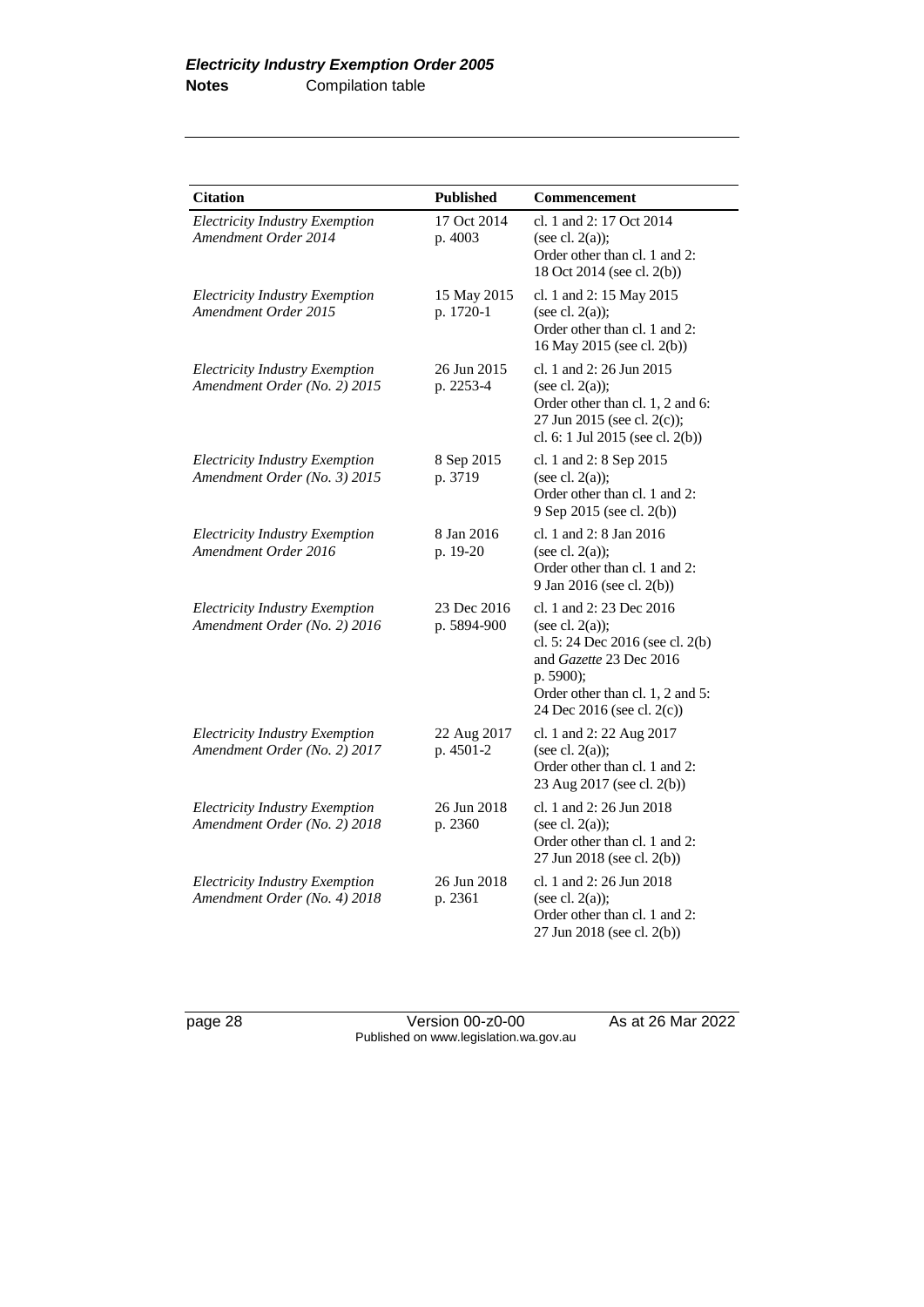| <b>Citation</b>                                                       | <b>Published</b>           | <b>Commencement</b>                                                                                            |
|-----------------------------------------------------------------------|----------------------------|----------------------------------------------------------------------------------------------------------------|
| <b>Electricity Industry Exemption</b><br>Amendment Order (No. 5) 2018 | 29 Jun 2018<br>p. 2434-5   | cl. 1 and 2: 29 Jun 2018<br>(see cl. $2(a)$ );<br>Order other than cl. 1 and 2:<br>30 Jun 2018 (see cl. 2(b))  |
| <b>Electricity Industry Exemption</b><br>Amendment Order 2018         | 25 Sep 2018<br>p. 3557-9   | cl. 1 and 2: 25 Sep 2018<br>(see cl. $2(a)$ );<br>Order other than cl. 1 and 2:<br>23 Oct 2018 (see cl. 2(b))  |
| <b>Electricity Industry Exemption</b><br>Amendment Order (No. 2) 2019 | 6 Sep 2019<br>p. 3196      | cl. 1 and 2: 6 Sep 2019<br>(see cl. $2(a)$ );<br>Order other than cl. 1 and 2:<br>7 Sep 2019 (see cl. 2(b))    |
| <b>Electricity Industry Exemption</b><br>Amendment Order 2020         | SL 2020/83<br>19 Jun 2020  | cl. 1 and 2: 19 Jun 2020<br>(see cl. $2(a)$ );<br>Order other than cl. 1 and 2:<br>20 Jun 2020 (see cl. 2(b))  |
| <b>Electricity Industry Exemption</b><br>Amendment Order (No. 2) 2020 | SL 2020/180<br>25 Sep 2020 | cl. 1 and 2: 25 Sep 2020<br>(see cl. $2(a)$ );<br>Order other than cl. 1 and 2:<br>26 Sep 2020 (see cl. 2(b))  |
| <b>Electricity Industry Exemption</b><br>Amendment Order 2021         | SL 2021/67<br>4 Jun 2021   | cl. 1 and $2:4$ Jun $2021$<br>(see cl. $2(a)$ );<br>Order other than cl. 1 and 2:<br>5 Jun 2021 (see cl. 2(b)) |
| <b>Electricity Industry Exemption</b><br>Amendment Order 2022         | SL 2022/44<br>25 Mar 2022  | cl. 1 and 2: 25 Mar 2022<br>(see cl. $2(a)$ );<br>Order other than cl. 1 and 2:<br>26 Mar 2022 (see cl. 2(b))  |

As at 26 Mar 2022 Version 00-z0-00 page 29 Published on www.legislation.wa.gov.au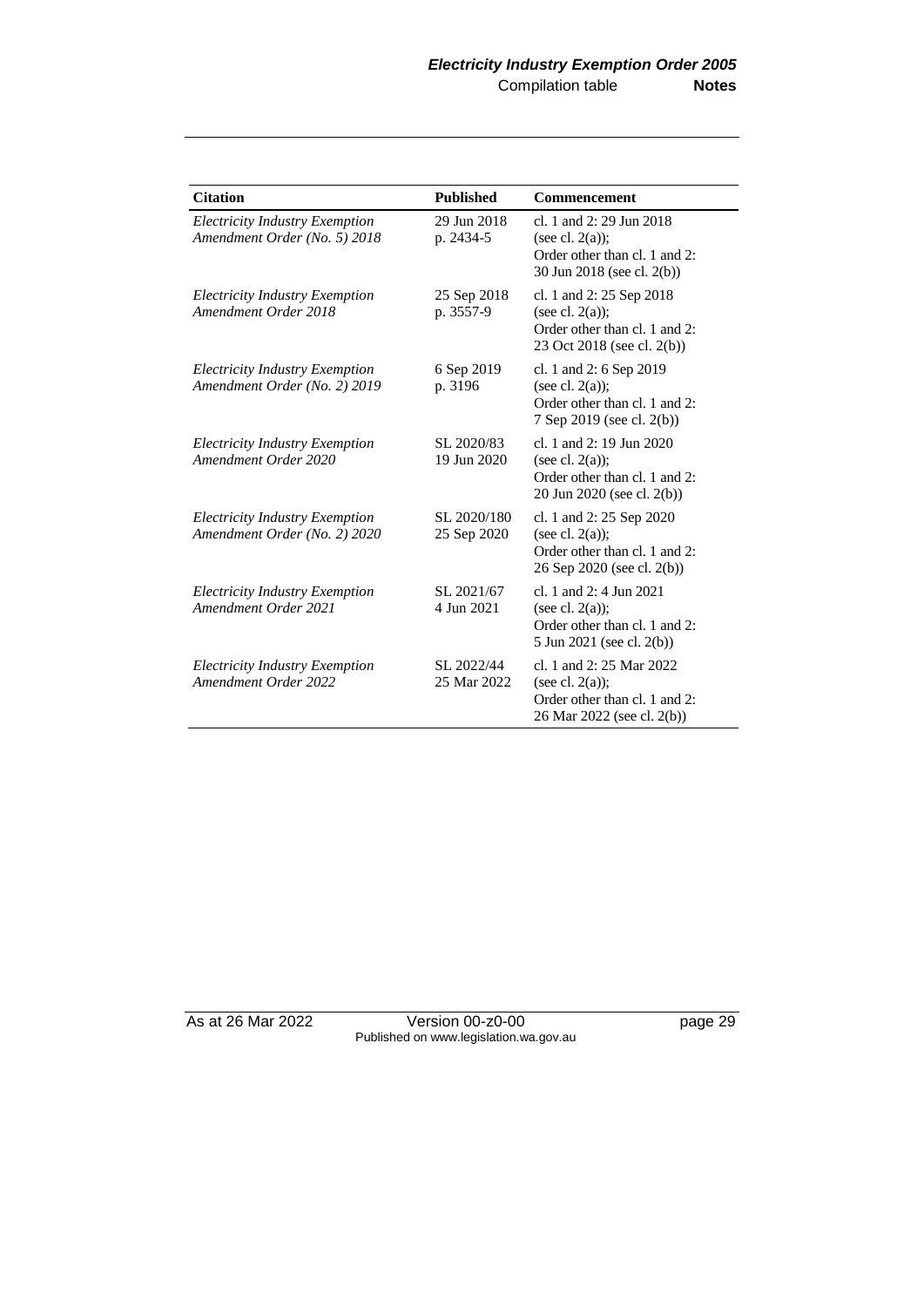#### Defined terms

## **Defined terms**

[This is a list of terms defined and the provisions where they are defined. The list is not part of the law.]

| <b>Defined term</b> | Provision(s) |
|---------------------|--------------|
|                     |              |
|                     |              |
|                     |              |
|                     |              |
|                     |              |
|                     |              |
|                     |              |
|                     |              |
|                     |              |
|                     |              |
|                     |              |
|                     |              |
|                     |              |
|                     |              |
|                     |              |
|                     |              |
|                     |              |
|                     |              |
|                     |              |
|                     |              |
|                     |              |
|                     |              |
|                     |              |
|                     |              |
|                     |              |
|                     |              |
|                     |              |
|                     |              |
|                     |              |
|                     |              |
|                     |              |
|                     |              |
|                     |              |
|                     |              |
|                     |              |
|                     |              |
|                     |              |
|                     |              |
|                     |              |
|                     |              |
|                     |              |

page 30

Version 00-z0-00<br>Published on www.legislation.wa.gov.au

As at 26 Mar 2022